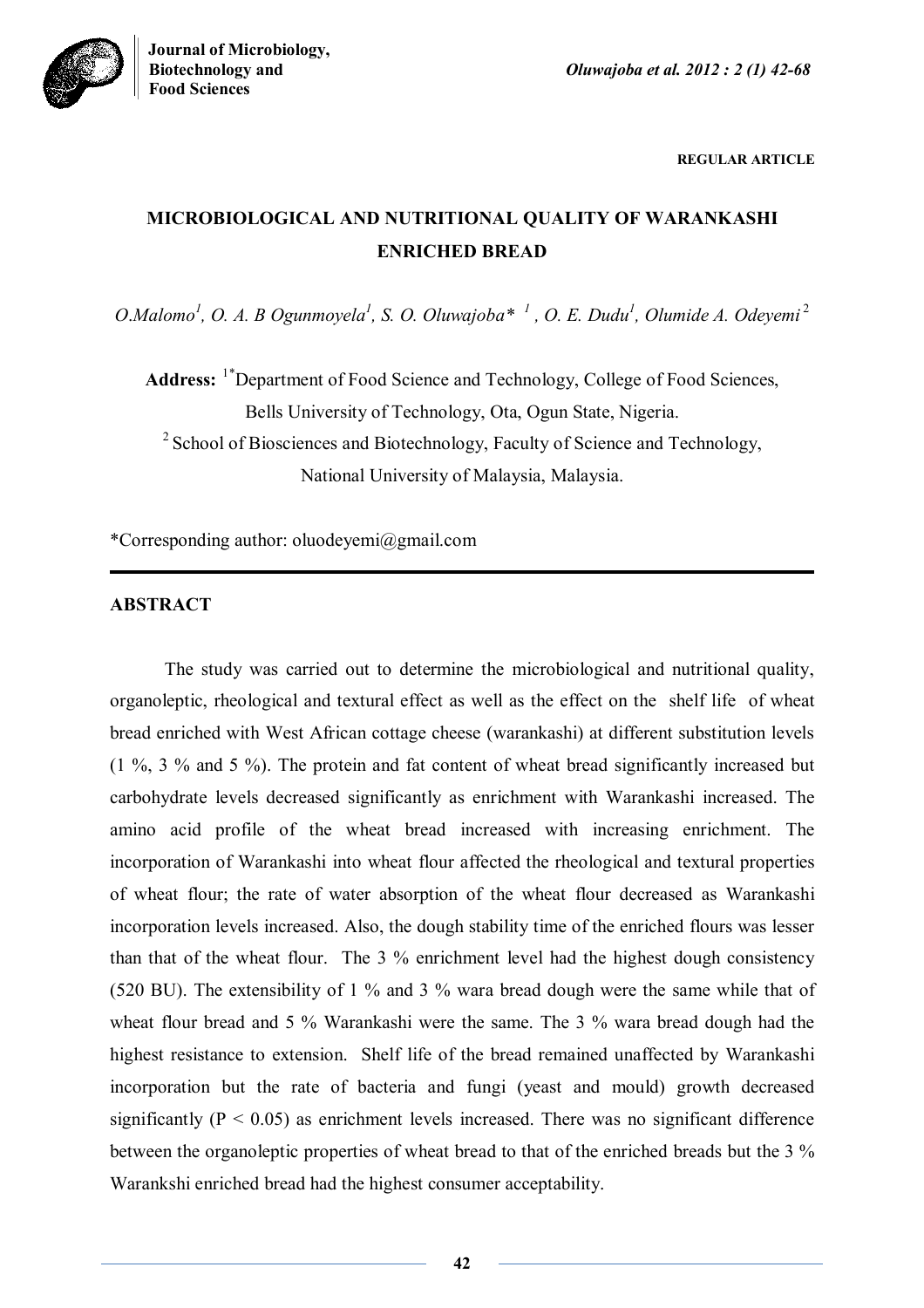**Keywords:** Wheat bread, '*Warankashi',* shelf-life, enrichment level

# **INTRODUCTION**

Bread is a food product that is universally accepted as a very convenient form of food that has desirability to all population rich and poor, rural and urban. Its origin dates back to the Neolithic era and is still one of the most consumed and acceptable staple in all parts of the world (**Mannay and Shadaksharaswany, 2005**). It is a good source of nutrients, such as macronutrients (carbohydrates, protein and fat) and micronutrients (minerals and vitamins that are all essential for human health. These values makes bread to be known as an essential food in human nutrition and this has lead all countries throughout the world to study the composition of the bread that consumed to improve its nutritive value. Bread has however been transformed into different types with varying characteristics depending on the innovations put into the production. All these varying attributes of bread most times detract consumers about the nutritional and wholesome quality of the bread product. This is to say that there is a need to continuously improve the nutritional and organoleptic attributes of bread (**Potter and Hotchkiss, 2006)**.

In Nigeria, bread has become the second most widely consumed non-indigenous food product after rice. **(Shittu** *et.al.,* **2007)** and has become an important source of food to Nigerians. It is consumed extensively in most homes, restaurants and hotels. The most commonly consumed bread in Nigeria is white bread. This is bread made from refined whole wheat which also termed as all-purpose flour and it's known for its characteristic white color due to the removal of the wheat bran. Protein foods are usually expensive and beyond the reach of most of the populace in developing countries like Nigeria. This scarcity has greater impact on children, whose physical and mental development requires nutritionally balanced diets. Malnutrition leads to wasting, stunting and underweight so the use of acceptable traditional foods which are readily acceptable to the populace and rich in protein source is one possibility of increasing the protein component in diets, and thus reducing malnutrition. Milk proteins are ideal in that they are complete and have high essential amino acids composition. Although milk and its various derivatives form a vital human food, it also provides an excellent medium for the growth of many kinds of beneficial micro-organisms. Warakanshi is a traditional soft cheese consumed in several parts of West Africa. It originates from the Fulani cattle herdsmen from northern Nigeria, who refer to the liquid cow's milk as "Wara" and the curd-like texture of the cheese as "Kashi" (**Ogundiwin, 1978**). Warankasi is an

43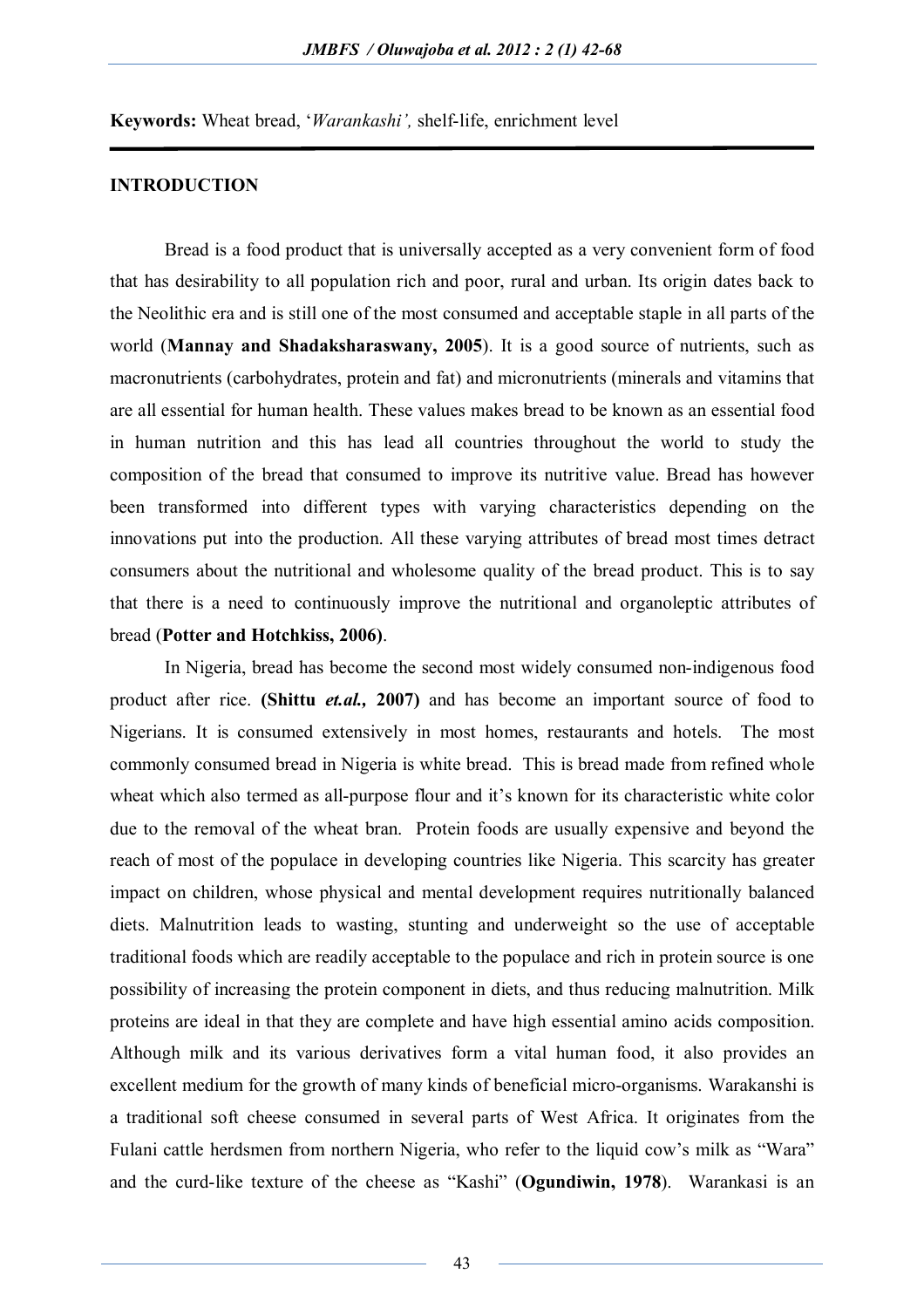unripened soft cheese-like product made from fresh whole cow's milk by the application of a juice extract of Sodom apple leaf (*Calotropis procera* ) or pawpaw (*Carica papaya)* (**Belewu and Aina, 2000; Fashakin and Unokiwedi, 1992**). The preferred coagulant comes from Sodom apple leaf extract (*Calotropis procera*) because the cheese made with this coagulant has a sweeter flavour and a higher protein content compared to the cheese made with the other coagulants **(Omotosho** *et al***., 2011).** Warankasi is consumed in its fresh unripened state or fried. It has an average shelf life of 2 to 3 days when stored in whey at ambient temperature (approximately 28  $^{\circ}$ C) or 4 to 5 days when placed in cool well water at approximately 15  $^{\circ}$ C **(Adegoke** *et al***., 1992; Umoh and Solomon, 2001; Belewu** *et al***., 2005**). It is a very good source of animal protein (approximately 26 %), fat (approximately 20 %), carbohydrates (approximately 3 %), ash (approximately 2 %) and moisture (50 %) and a good source of sodium, potassium and Calcium (**Omotosho** *et al***., 2011**). Studies have shown that wheat flour which is the major ingredient in bread has an inferior protein quality compared to that of other cereals and other protein sources (**Singh** *et al***., 2001**). So attempts are therefore being made to enrich bakery products with high quality non wheat proteins such as eggs, milk and milk products exhibit excellent protein quality and functional characteristics. This shows there is an imbalance in the protein- calorie level in white bread. The incorporation of warankashi which is a highly proteinous milk product (cheese) which is consumed by the populace will serve as a good fortifier for the improvement of the imbalance in the protein levels in white bread and also serve as a functional supplement to the wheat protein. This study took a look at microbiological quality and effect of the incorporation of Warankashi on the nutritive value of white bread (especially in the area of protein quality) .

## **MATERIAL AND METHODS**

The sourcing of the whole cow's milk and the Sodom apple leaf used in the production of warankashi was from an identified dairy farm situated in Ota. Other ingredients (flour, sugar, margarine, salt and yeast) that were used for the bread production were sourced from an open market situated in Ota.

#### **Preparation of Warankashi**

Warankashi (Wara) cheese was prepared from fresh raw cow's milk in the laboratory using the traditional method as explained by **O'Connor (1993**). A coagulant: milk ratio of 55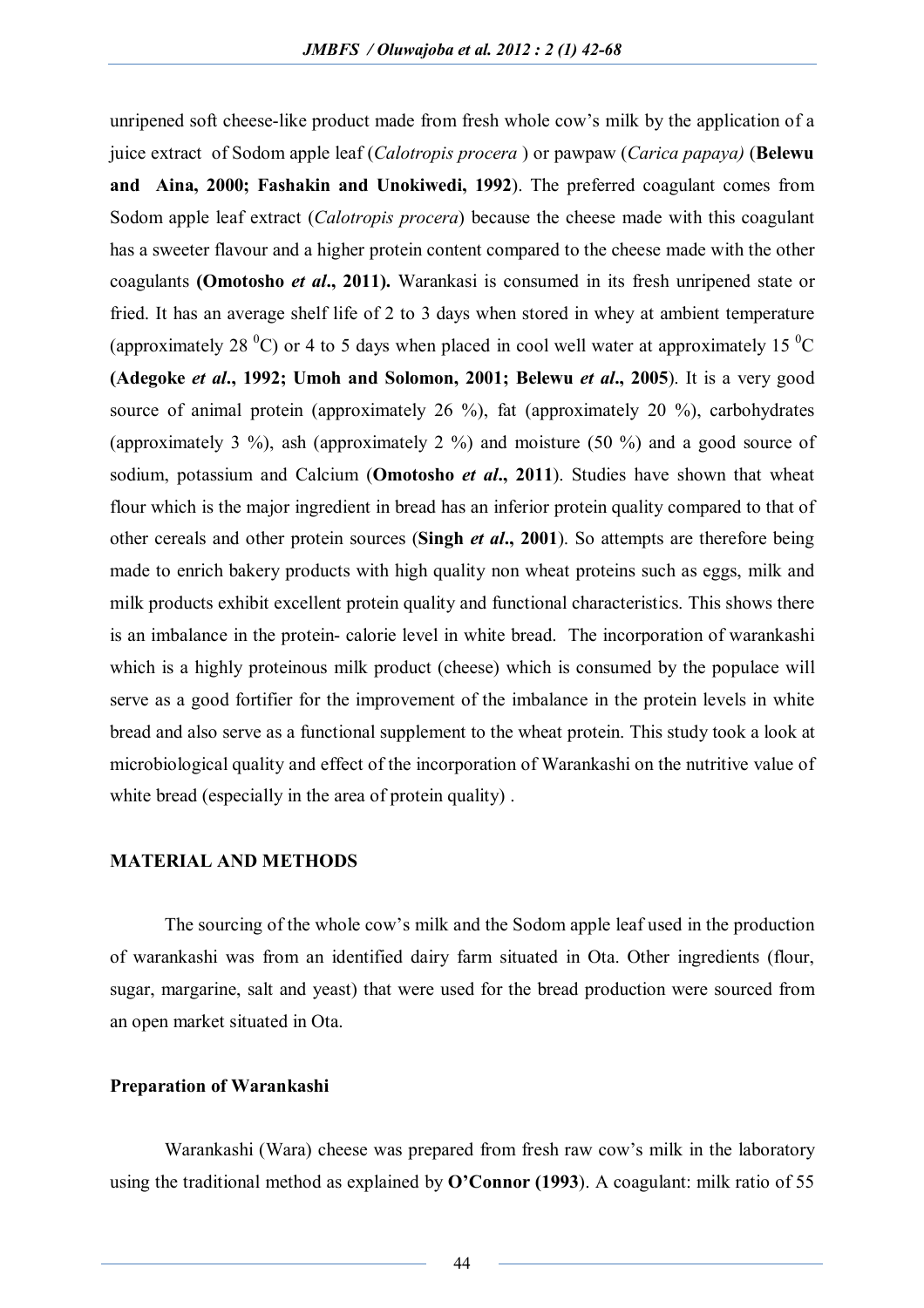ml of Sodom apple plant extract (*Calotropis procera*) to 3 litres of raw milk was used. The raw fresh milk was filtered using a metal sieve to remove unwanted materials. The milk was then heated in a metal pot on a gas cooker and maintained at temperatures between  $50 - 55$  °C for 15 minutes. The coagulant, (Sodom apple plant extract) was being prepared by crushing eight medium sized leaves with a mortar and pestle after which it was added to 100 ml of luke warm water and stirred to enhance proper expression of the extract. After 5 minutes the juice extract was expressed into a bowl using a muslin cloth. The filtrate (55 ml) was added to a portion of the warm milk after which it was transferred to the whole milk lot. The mixture was stirred and the temperature was maintained at  $50-55$  °C. Coagulation began after 25-30 minutes after the addition of the coagulant and the surface scum was removed and the heating was intensified at 95-98 °C for 5 minutes to inactivate the plant enzyme and facilitate whey expulsion (Figure 1). The loose curd pieces (very soft) were poured into a metal sieve and allowed to drain. The cheese was sufficiently cooled at ambient temperature after which was put into a portion of whey stored in a plastic container in the freezer at  $-18^\circ$ C.



Figure 1: Flow Diagram of Warankasi Production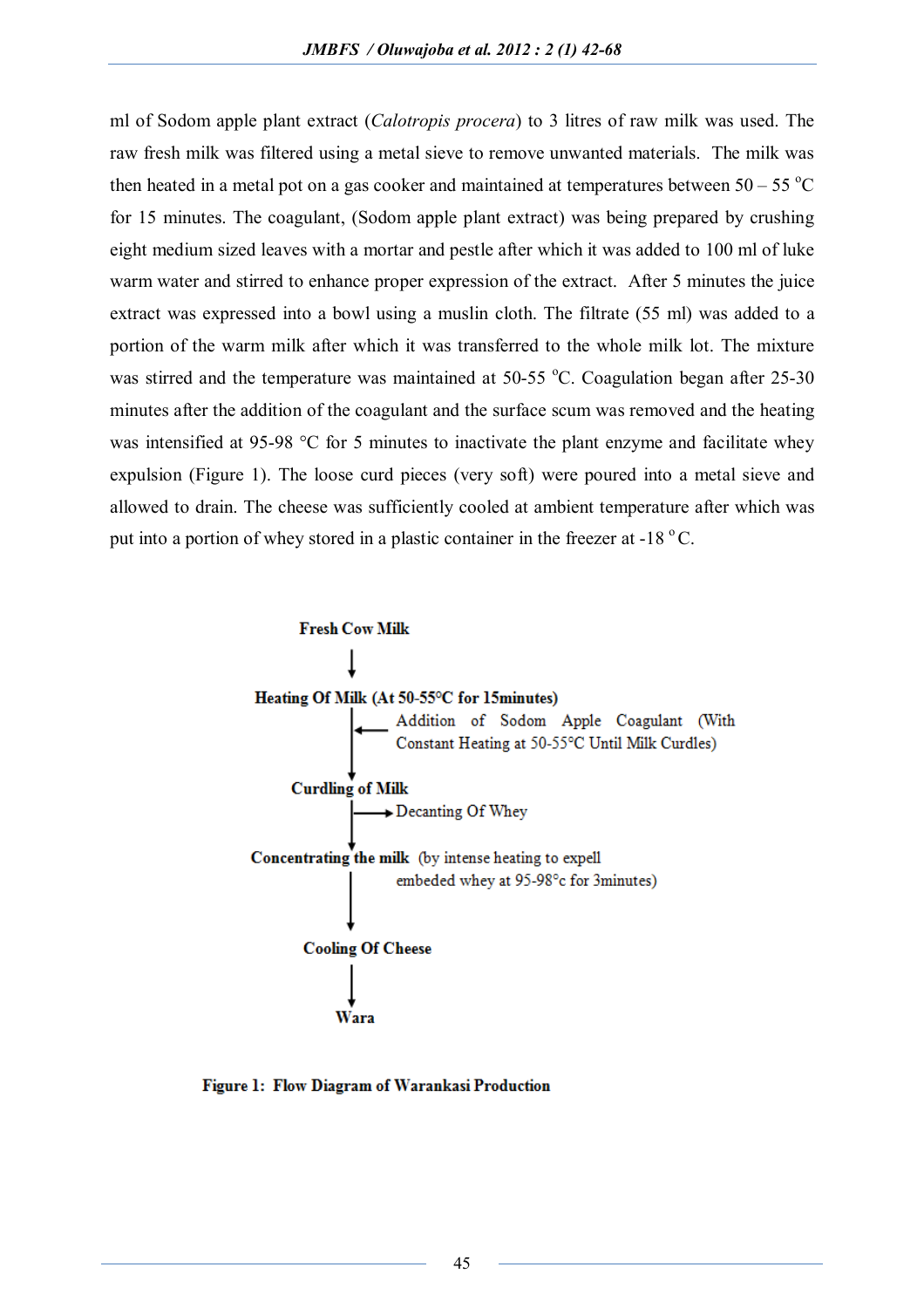### **Preparation of Wara enriched bread samples**

A straight dough process was used for the preparation of the wara enriched bread samples. Ingredients such as sugar, fat, salt and yeast were then added in appropriate proportions to each of the flour blends and the control flour. All - purpose flour (Golden penny flour) was used in the bread production. The warankashi was substituted based on flour basis into the bread dough  $(1 \%, 3 \%$  and  $5 \%)$ . Warankashi substituted flours were mixed with bread ingredients individually in an automated mixer (3 minutes slow mixing and 12 minutes of fast mixing). The resulting dough was scaled (260 g) and then hand kneaded, shaped and panned. The dough was then subjected to proofing in a proofing chamber at 40  $^{\circ}$ C for 90 minutes. The proved bread was then subjected to baking at 190 $\,^0$  C for 25 minutes. The baked bread samples were then depanned and cooled at ambient temperatures and put in Ziploc bags prior to analysis.

### **Quantitative analysis**

Each bread sample was grounded with their crusts and for analyzed for moisture content which was determined according to method 964.22 (**AOAC, 1990**); crude protein was determined using the Klejdahl method (**AOAC, 1990**); crude fat extracted in a Soxhlet extractor with hexane and quantified gravimetrically; ash according to method 923.03 (**AOAC, 1990**); also wet gluten was determined using method 10-11 (**AACC, 1984**). Crude fibre was determined. Lastly total available carbohydrates were calculated by difference.

## **Moisture Content**

The Moisture Content was determined using procedure described by **AOAC, (1990)** was used**.** The moisture content of each sample was determined by weighing 5 g of the sample into an aluminium moisture can. The sample was then dried to constant weight at  $105 \pm 2$  °C.

# Moisture content = Weight of can –weight of empty can  $\times$ 100 Weight of sample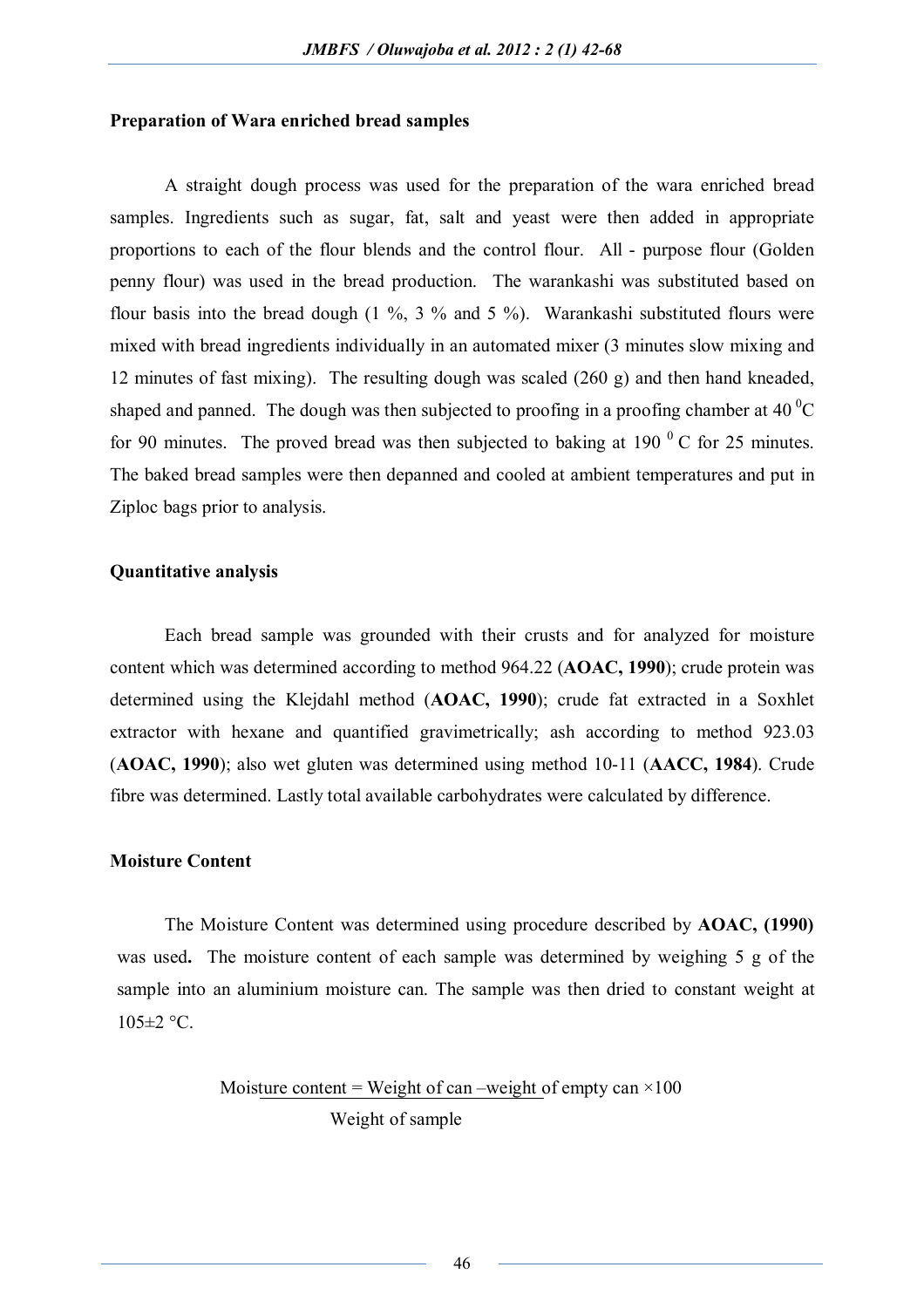# **Crude Protein**

The Protein Content was determined using a Foss Tecator<sup>Tm</sup> protein digestor and KJECTEC 2200 distillation apparatus (Kjeldahl method) according to the procedure of **AOAC, (1990**). Concentrated  $H_2SO_4$  (12 cm<sup>3</sup>) and 2 tablets of catalyst were put into a Kjeldahl digestion flask containing 5 g of the sample. The flask was placed in the digestor in a fume cupboard and switched on and digestion was done for 45 minutes to obtain a clear colourless solution. The digest was distilled with 4 % boric acid, 20 % Sodium hydroxide solutions were automatically metered into it in the KJECTEC 2200 distillation equipment until distillation was completed. 0.1 M HCl 0.1M HCl was used to titrate the distillate until a violet colour formation indicating the end point. A blank was run under the same condition as with the sample. Total nitrogen content was then calculated according to the formula:

# Crude Protein = (Titre of sample – blank) x  $0.01x$  14.007 x  $6.25$ 10 x weight of sample

#### **Crude Fat Content**

Crude fat extracted in a Soxhlet extractor with hexane and quantified gravimetrically. 1 g of sample was weighed into an extraction thimble and then stopped with grease-free cotton. Before extraction commenced the round bottom cans was dried, cooled and weighed. The thimble was placed in extraction chamber and 80 ml hexane was added to extract the fat. The extraction was carried out at 155 $^{0}$  C lasted for 1 hour 40 minutes after which the fat collected in the bottom cans were cooled in a desiccator.

> Crude Fat = Weight of can + fat – Weight of empty can  $\times$ 100 Weight of sample

### **Ash Content**

Two grams of samples were weighed into well incinerated crucibles and then ashed in a muffle furnace at  $600<sup>0</sup>C$  for 3 hours. The ash content was calculated as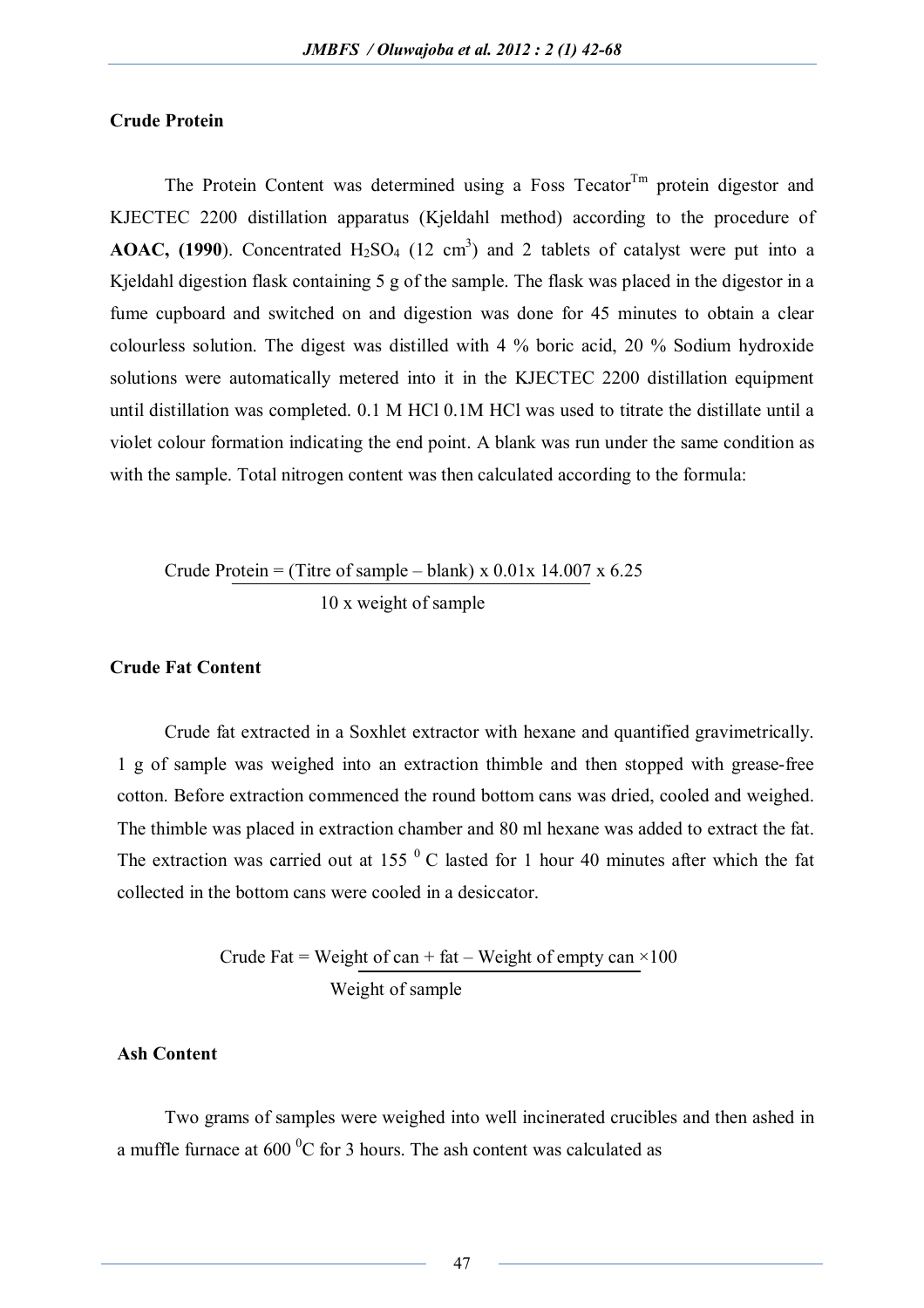Ash Content = Weight of crucible + Ash – Weight of empty crucible  $\times 100$ Weight of sample

## **Crude Fibre**

Two grams of the sample was transferred into 1 litre conical flask litre. 100 ml of sulphuric acid (0.255 M) was heated to boiling and then introduced into the conical flask containing the sample. The contents were then boiled for 30 minutes and ensuring that the level of the acid was maintained by addition of distilled water. After 30 minutes, the contents were then filtered through a muslin cloth held in a funnel. The residue was rinsed thoroughly until its washing was no longer acidic to litmus. The residue was then transferred into a conical flask. 100 ml of sodium hydroxide (0.313 M) was then brought to boil and then introduced into the conical flask containing the sample. The contents were then boiled for 30 minutes and ensuring that the level of the acid was maintained by addition of distilled water. After 30 minutes, the contents were then filtered through a muslin cloth held in a funnel. The residue was rinsed thoroughly until its washing was no longer alkali. The residue was then introduced into an already dried crucible and ashed at  $600\,^0C \pm 200\,^0C$ .

> Crude Fibre = Final Weight of Crucible – Initial weight of crucible  $\times 100$ Weight of Sample

# **Wet Gluten**

A weighed sample (25 g) was transferred into a clean dry mixing bowl and 15 ml of water was added. The contents were formed into a stiff dough ball. The dough ball was dipped into water for half an hour and then washed by hand under tap water until free from starch. The wet gluten thus obtained was weighed and its weight expressed as a percentage of the original flour sample (25 g).

> Wet Gluten = Weight of Gluten  $\times 100$ Initial Weight of Sample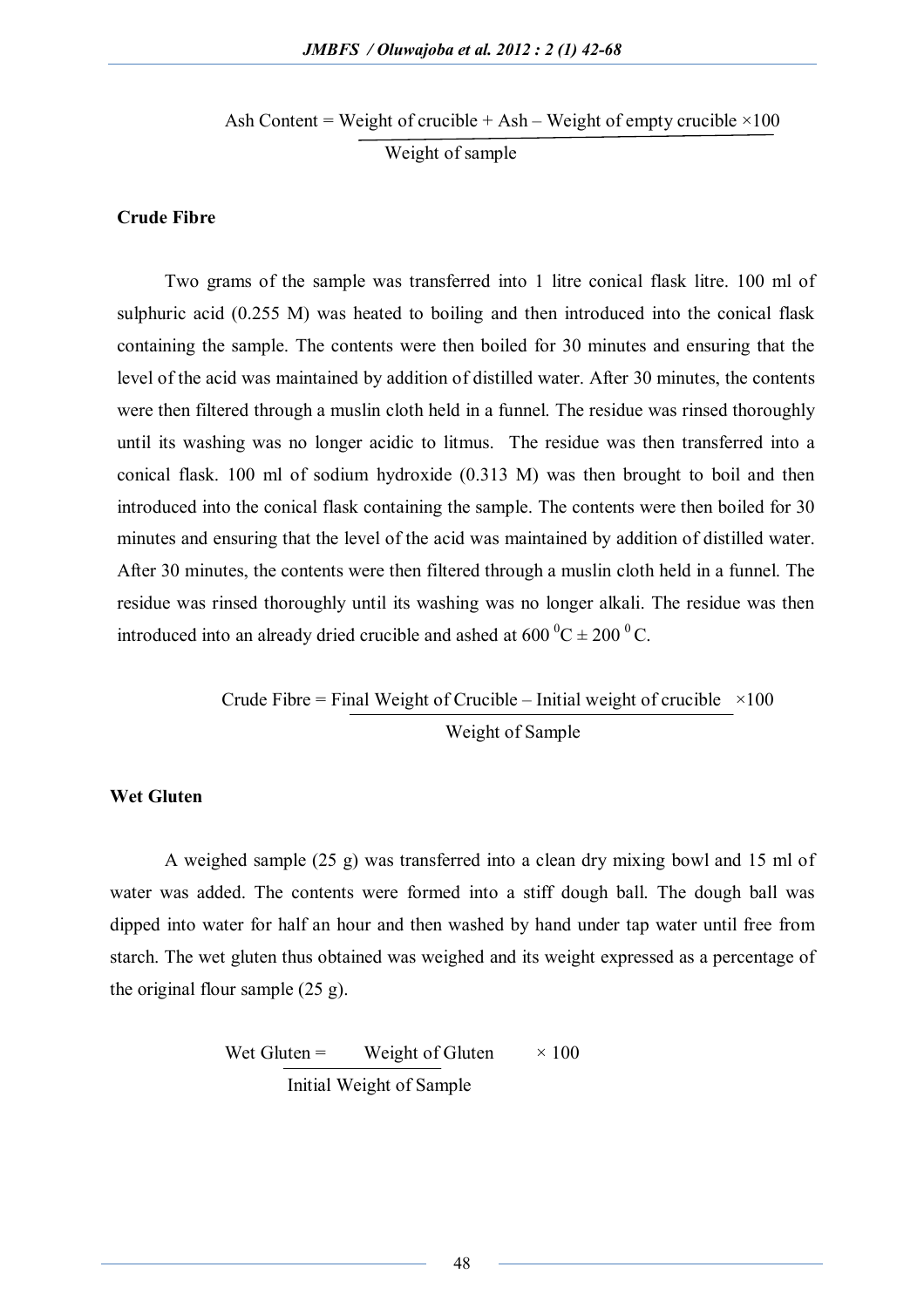## **Sensory evaluation**

The Multiple Comparism Test method will be used for the sensory evaluation of the produced bread samples. A panel of 20 judges will be used in carrying out the evaluation. Samples will be coded with three digit random numbers and presented in random order. A 9 point hedonic scale rating crumb texture, crust texture, crust colour, appearance, flavour, taste and overall acceptability was used ; with 1 meaning extremely dislike and 9 extremely like. White bread without Wara substitution was used as the reference material.

## **Dough rheological testing**

### **Farinograph**

Farinograph Testing was carried out on control (All-purpose wheat flour) and enriched flour blends (0 %, 1 %, 3 %, 5 %) with the use of a Brabender - Farinograph $\mathbb{R}$  E (AACC 54-21 / ICC 115/1 /ISO 5530-1) (**AACC, 2000**). The dough development time (DDT) was time for the dough to reach maximum consistency (peak); stability was the time that the top portion of the curve is above the 500 BU line; mixing tolerance index (MTI) is the drop in BU from the top of the curve at DDT to the top of the curve 5 minutes after DDT.

## **Extensograph**

Extensograph Testing was carried out on control (All-purpose wheat flour) and enriched flour blends (0 %, 1 %, 3 %, 5 %) with the use of a Brabender-Extensograph $\mathbb{B}$ -E (AACC 54-10 / ISO 5530-2 /ICC 114/1) (AACC, 2000). A Brabender - Farinograph-E was used to mix the dough for 6 minutes after which the dough was subjected to proving at for 45 minutes after which the dough was stretched until rupture in the Extensograph®-E. This procedure was repeated twice after which a graph was plotted showing the exerted force as a function of the stretching length (time). The following parameters were determined from the graph:

- 1. Water absorption (%).
- 2. Energy (Area under the curve) (cm3).
- 3. Resistance to Extenison(BU).
- 4. Externsibility(mm).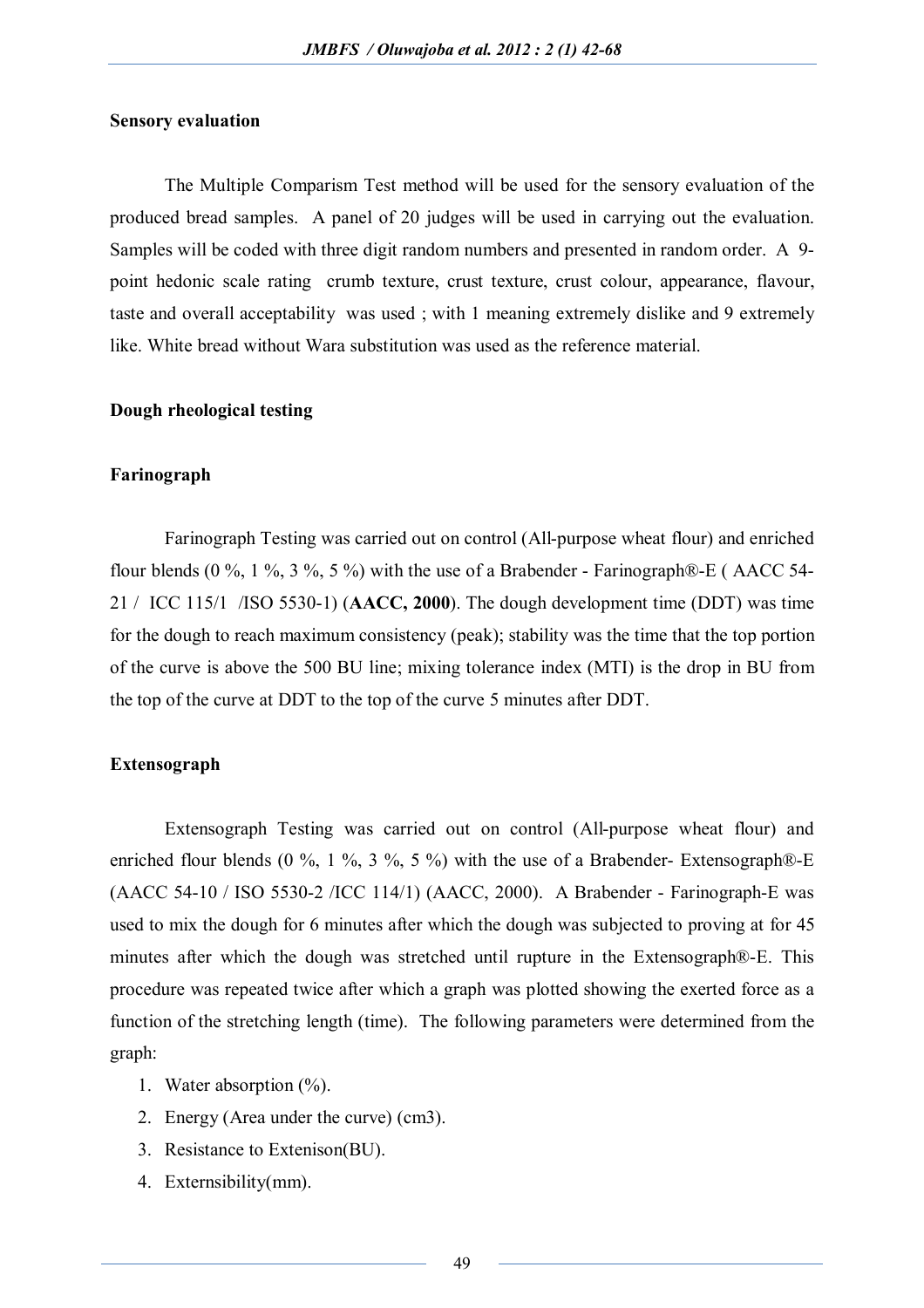- 5. Maximum (BU)
- 6. Ratio number.
- 7. Ratio number (Max.).

# **Textural analysis**

## **Bread firmness**

Bread firmness was measured on freshly baked bread loaves using a TVT-300XP texture analyzer which has a cylinder probe with a 1 kg load cell. The weighted probe which was positioned vertically over the surface of the test sample (six centre slices from the bread loaves) was allowed to fall unto the sample and the depth of penetration after a fixed period of time was determined. The bread macro software provided by the texture analyzer was used to collect the data and the results were presented in terms of hardness.

# **Physical measurement on bread**

The loaf weight, volume, specific volume, density and height were determined with Tex-volume instrument BVM-L370.

## **Shelf life studies on bread samples**

### **Physical analysis**

The bread samples (duplicated) were stored under ambient temperature  $(26\degree C - 33)$ <sup>o</sup>C) and refrigeration temperature (3<sup>o</sup> C  $\pm$  2) and observed for 7 days. Bread samples were analysed for apparent spoilage by visual observations for mould growth. Visual analysis for presence of mold growth was carried out on the samples stored in each storage condition.

## **Microbial analysis**

Total mesophilic (total viable count and fungi count (yeast and mould count) was carried out on the bread samples for eight days (analysis was carried out on a day interval i.e 0, 2, 4, 6 and 8th day) to determine the microbial load of the samples as described by **APHA**,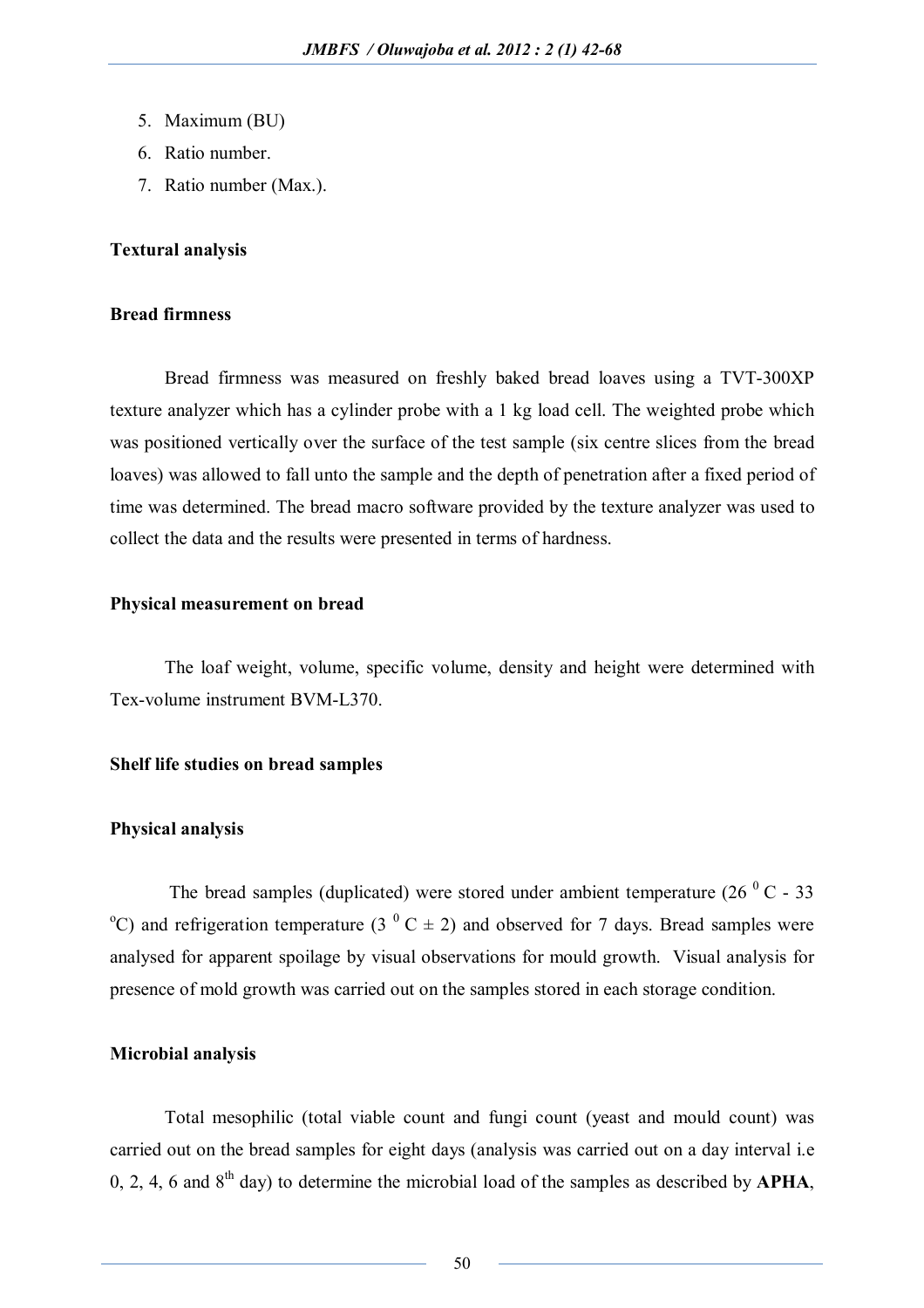**(1992).** Bread samples were prepared by mashing and mixing in peptone water. Sub-samples were diluted decimally and spread plated. 0.1 millilitre aliquots were spread on nutrient agar (Oxoid) and incubated at 30° C for 48 hrs. The yeast and mould counts were determined by plating one millilitre of the aliquot on potato dextrose agar (Oxoid) and incubating the plates at 30° C for 48 hrs. Observed colonies were subcultured to obtain pure cultures which were subsequently isolated and identified using morphological characteristics, spore formation and production of fruiting bodies after incubation for 5 - 7 days.

## **Essential amino acids profile analysis**

Eleven essential amino acids (valine, isoleusine, leucine, lysine, tryptophan, methionine + cystine and Phenylalanin + threonine (considered as nine) were obtained by ninhydrin colorimetric method of analysis. The extract was suitably diluted to 1ml of this was added 0.5 ml cyanide acetate buffer and 0.5 ml of 3 % ninhydrin solution in methyl cello solve. The mixture was heated for 15 minutes in 100 $\degree$  C water bath. Thereafter, 5ml isopropyl alcohol water mixture as added and shaken vigorously. After cooling, the colour was read in a colorimeter at 570 nm. The concentration of amino acids was calculated from a standard graph based on known concentration of various amino acids.

## **RESULTS AND DISCUSSION**

The formulation and proximate analysis of the control and the wara enriched bread samples are presented in Table 1, 2. It was observed that the protein content of wheat flour/wara enriched flour significant increased significantly ( $P > 0.05$ ). However, there was no significant difference within the enriched flours ( $P < 0.05$ ). There was significant increase  $(P < 0.05)$  in the moisture content as substitution levels increased. But It was discovered that the higher the enrichment level the higher the moisture content of the compared to that of the bread. The fat content of the fortified breads had slight increase; on the other hand there was a slight decrease in the carbohydrate content of the enriched breads compared to that made from of wheat flour. There was a decrease in the crude fibre of the enriched breads as compared to that of wheat. The ash content of the fortified breads compared to that of wheat bread had no significant change  $(P < 0.05)$  (Table 2).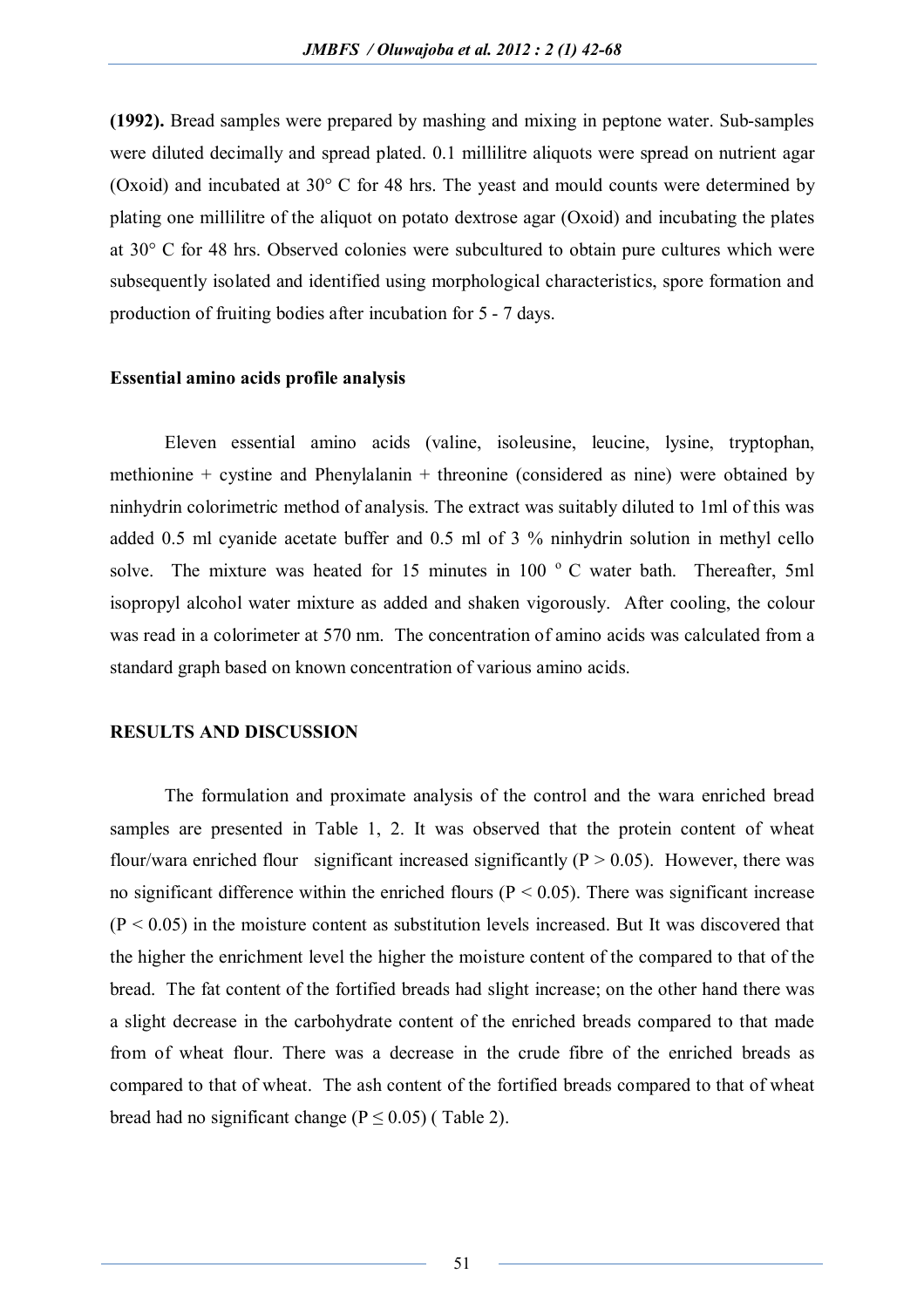#### **Effect of Ware enrichment on farinograph parameters**

The effect of wara enrichment on the rheological properties of wheat flour is summarised in Table 3. The Farinograph water absorption, dough stability time, dough development time and time to breakdown for the used wheat flour (control) were 58.90 %, 9. 40 minutes, 2.40 minutes and 6.50 minutes respectively (Table 3). Compared with the control, water absorption decreased by addition of Wara as a function of increasing protein content in the dough (Table 3). It was reported that gluten which is wheat dough protein and Wara (casein) are water insoluble (**Anton** *et al***., 2008)**. Therefore, the lower water absorption of the blends could be related to the poor water absorption of the protein in Wara (casein). The dough development time increased in the 1 to 5 % substitution levels but was lower than that of wheat flour. The dough consistencies of the wara enriched flours were within tolerable limits (480 to 520 BU). The 1 % and 5 % (485 BU) enriched flours had the same dough consistency values but were lower than that of the 3 % which had the highest consistency value (520 BU). Dough Stability (DS) is given by the time from when the Farinograph trace touches the 500 BU line up to the break time. Dough stability decreased in the wara enriched dough compared to wheat flour (Table 3). This was due to the casein protein has an effect on wheat dough viscoelastic properties (**Zadow, 1981**). Therefore, by the addition of whey protein the dough rheological characteristics are negatively affected. This was also in line with **Zadow (1981)** who reported that addition of whey protein concentrate in the preparation of the bread resulted in a weaker and less elastic dough. He further opined that the weakening of the wheat flour dough was due to interference of whey protein concentrate sulphydryl groups in the normal sulphydryl/disulphide interchange reactions occurring during wheat flour dough development. Stability to mechanical agitation of the wara enriched flours were lower than that of wheat flour. The 5 % Wara enriched flour had the next highest stability followed by 1 % and then 3 %. The 5 % Wara enriched flour had the highest farinograph quality number of 75.

## **Effect of Wara enrichment on the extensograph parameters**

The Extensograph energy, resistance to extension, extensibility, maximum, ratio number, ratio number maximum for the wheat flour (control) and Wara enriched flours were summarized in Table 4. It was discovered that at a proving time of 45 minutes, the energy of the wara enriched doughs had decreased compared to that of the all wheat flour dough but the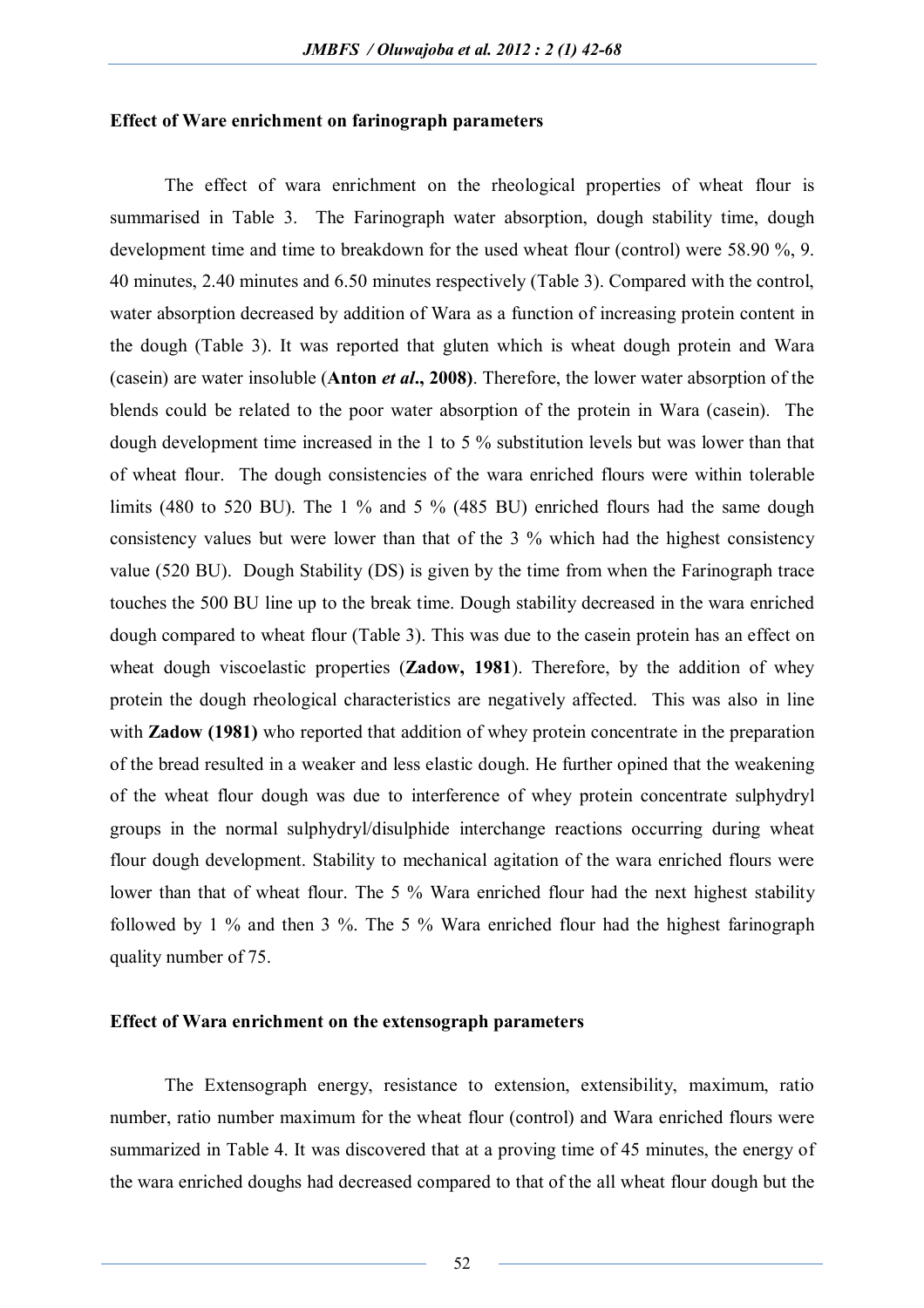energies of each of the wara enriched dough had a slight increase. The extensibility of the wara enriched doughs were lower than that of the wheat flour dough. The resistance to extension of the wheat flour  $+3\%$  wara was higher than the rest of the sample.

# **Effect of Wara enrichment on the textural properties of the bread samples**

Bread firmness was expressed as hardness. It was generally observed that as the levels of enrichment of wara increased the lesser the hardness of loaves compared to that of the control. Also, the weight of the samples remained unchanged as enrichment levels increased. It was also observed that the 1 % wara enriched bread had a higher dough volume (100.5 ml) compared to the rest of the bread samples which were not significantly different for each other. The density of the bread loaves remained unchanged. The springiness and cohesiveness were not significant difference but the bread of that of 3 % wara incorporated bread had a lower springiness and cohesiveness (0.87 and 0.70 respectively) (Table 5 ).

# **Effect of Wara enrichment on the shelf life of bread**

## **Effect of physical spoilage**

It was discovered that the different wara incorporation levels did not have any effect on the shelf-life of the bread samples. All the bread samples including the control samples stored under ambient temperature began spoilage from the third day of storage. Whereas, the was no spoilage recorded up to the seventh day for those stored in refrigeration condition (Table 6) which is similar to the result obtained by **Divya** *et al.* **(2009**).

### **Effect on the total viable count and fungi (yeast and mould) count of bread samples**

It was discovered that the rate of microbial growth decreased as the enrichment level increased. The control had the highest bacteria and fungi growth compared to the rest of the samples (Tables 7 and 8). There was significant difference ( $P < 0.05$ ) in both the total viable count and yeast and mould count of the bread samples stored at ambient and refrigeration temperatures (Tables 9 and 10). The 5 % wara enriched bread had a lesser bacteria and fungi growth compared to that of 3 % which was lesser than that of 1 % wara enrichment levels. This is in line with the results of **Divya** *et al.* **(2009)** who observed a decrease in the yeast and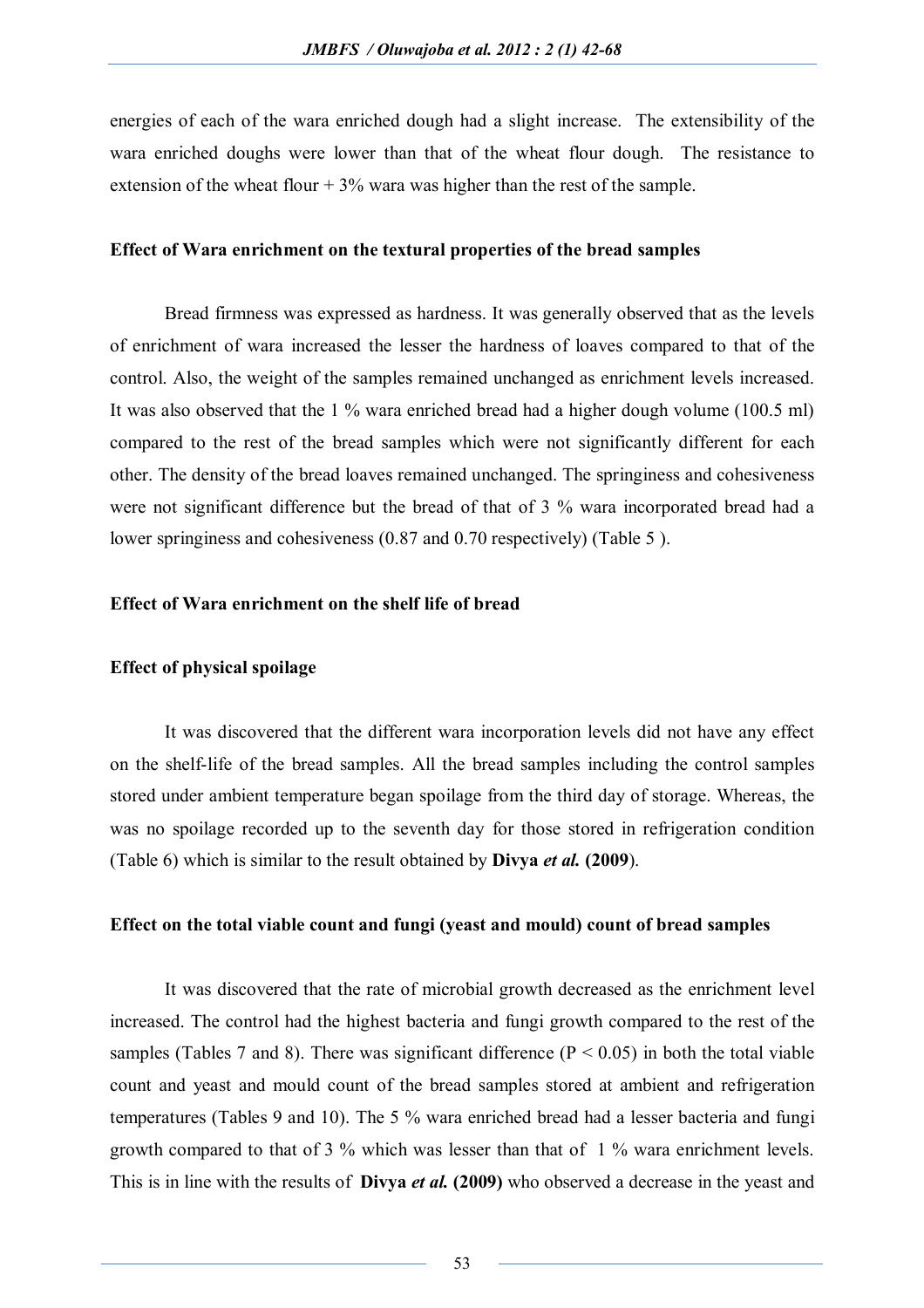mold count of the incorporation of Indian cheese whey (paneer) in bread making. Also, Yousif *et al.* (1998) observed that use of concentrated whey retarded staling and improved the keeping quality of French-type bread.

## **Effect of Wara enrichment on the sensory characteristics of bread**

Based on the response of the panellist there was no significant difference ( $P < 0.05$ ) in the organoleptic properties of the enriched bread samples compared to the control (wheat bread) (Table 11). However, the 3 % Wara enriched bread sample had the highest overall acceptability score of 7.55 followed by that of the 5 % enriched bread which had a score of 7.50 followed by that of the control which had a sore of 7.30 and then the least score of 7.15 which was for 1 % Wara enriched bread.

# **Effect wara enrichment on the protein quality of bread**

# **Effect of wara enrichment levels on essential amino acid profile of bread**

There was significant increase with each essential amino acid profile of wheat bread as enrichment levels increased (Table 12). This finding was backed by the fact that the milk proteins casein had an adequate supply of all the essential amino acids with the possible inclusion of sulphur-containing amino acids such as methionine and cysteine (**FAO/WHO, 1991**). Therefore, the increase in lysine, improved it's limiting attributes in wheat flour. It also improved the sulphur containing amino acids; methionine and cystine present in bread as well as improving the level of histidine.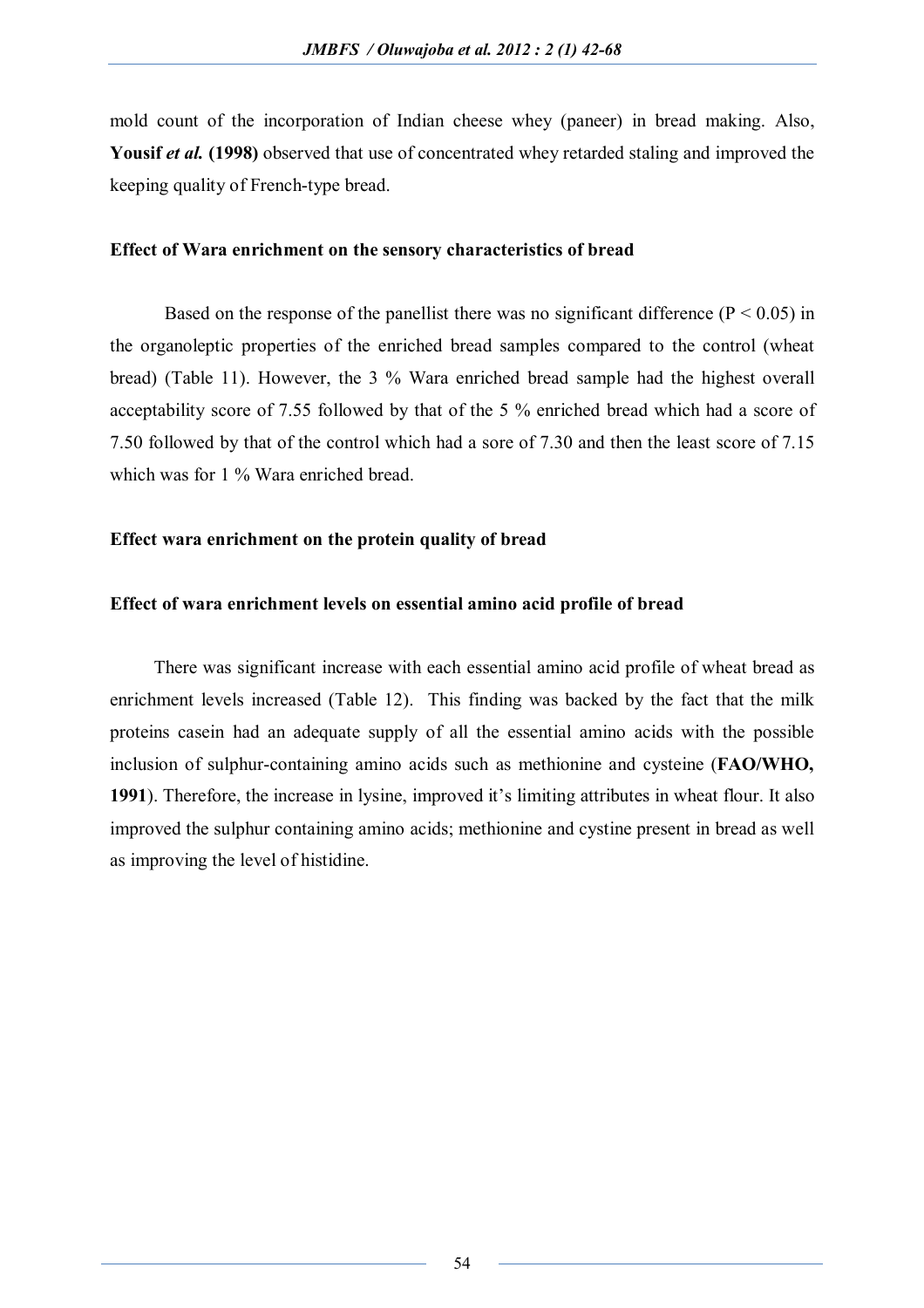# **Effect of Wara enrichment on the nutritive value of wheat bread**

|      | <b>ENRICH</b>    | Wara             | WF   | Yeast | Fat | Sugar | <b>Salt</b> | Improver |
|------|------------------|------------------|------|-------|-----|-------|-------------|----------|
|      | (%)              | (g)              | (g)  | (g)   | (g) | (g)   | (g)         | (g)      |
| WF   | $\boldsymbol{0}$ | $\boldsymbol{0}$ | 1000 | 4     | 400 | 136   | 18          |          |
| WFW1 |                  | 10               | 1000 | 4     | 400 | 136   | 18          |          |
| WFW3 | 3                | 30               | 1000 | 4     | 400 | 136   | 18          |          |
| WFW5 | 5                | 50               | 1000 | 4     | 400 | 136   | 18          |          |

**Table 1** Formulation for Wheat and Wara Enriched Wheat bread

The amount of water added was determined based on the water absorption values obtained from the farinograph.

Legend: WF: Hard Wheat Flour, WFW1: Wheat Flour + 1 % Wara, WFW3: Wheat Flour + 3 % Wara, WFW5: Wheat Flour  $+ 5 \%$  Wara

# **Table 2** Effect of Wara on the Proximate Composition of Bread

|                  |                               | <b>CARBOHYD</b>                |                              |               | <b>MOISTURE</b>               |                              |
|------------------|-------------------------------|--------------------------------|------------------------------|---------------|-------------------------------|------------------------------|
| <b>SAMPLES</b>   | <b>PROTEIN</b>                | <b>RATES</b>                   |                              | <b>CRUDE</b>  | <b>CONTENT</b>                | FAT                          |
|                  | $(\%)$                        | $(\%)$                         | ASH $(\% )$                  | FIBRE $(\% )$ | $(\%)$                        | $(\%)$                       |
| <b>WF</b>        | $8.17 \pm 0.73$ <sup>a</sup>  | 57.77 $\pm$ 1.58 <sup>b</sup>  | $2.36\pm0.11^{a}$            | 1.05          | $27.92 \pm 0.66$ <sup>a</sup> | $2.74 \pm 0.09$ <sup>a</sup> |
| WFW1             | 9.29 $\pm$ 0.04 <sup>ab</sup> | 55.65 $\pm$ 0.55 <sup>ab</sup> | 2.50 <sup>a</sup>            | 0.01          | $29.00\pm0.20$ <sup>a</sup>   | $3.60 \pm 0.39$              |
| WFW3             | 9.83 $\pm$ 0.14 <sup>b</sup>  | 54.66 $\pm$ 1.39 <sup>ab</sup> | $2.52 \pm 0.20$ <sup>a</sup> | 0.02          | $29.33 \pm 0.45$ <sup>a</sup> | $3.64 \pm 0.61$ <sup>a</sup> |
| WFW <sub>5</sub> | $10.39^{b}$                   | $51.26 \pm 1.67$ <sup>a</sup>  | $3.45 \pm 0.99$ <sup>a</sup> | 0.03          | $29.45 \pm 0.63$ <sup>a</sup> | $5.42 \pm 0.06^{\mathrm{b}}$ |
| <b>WARA</b>      | 34.20                         | $10.50 \pm 0.12$               | $1.71 \pm 0.03$              | 0.03          | $39.82 \pm 0.01$              | 14.74                        |

Legend: Mean  $\pm$  standard error, WF: Wheat Flour, WFW1: Wheat Flour+ 1 % Wara, WFW3: Wheat Flour+

3 % Wara, WFW5: Wheat Flour + 5 % Wara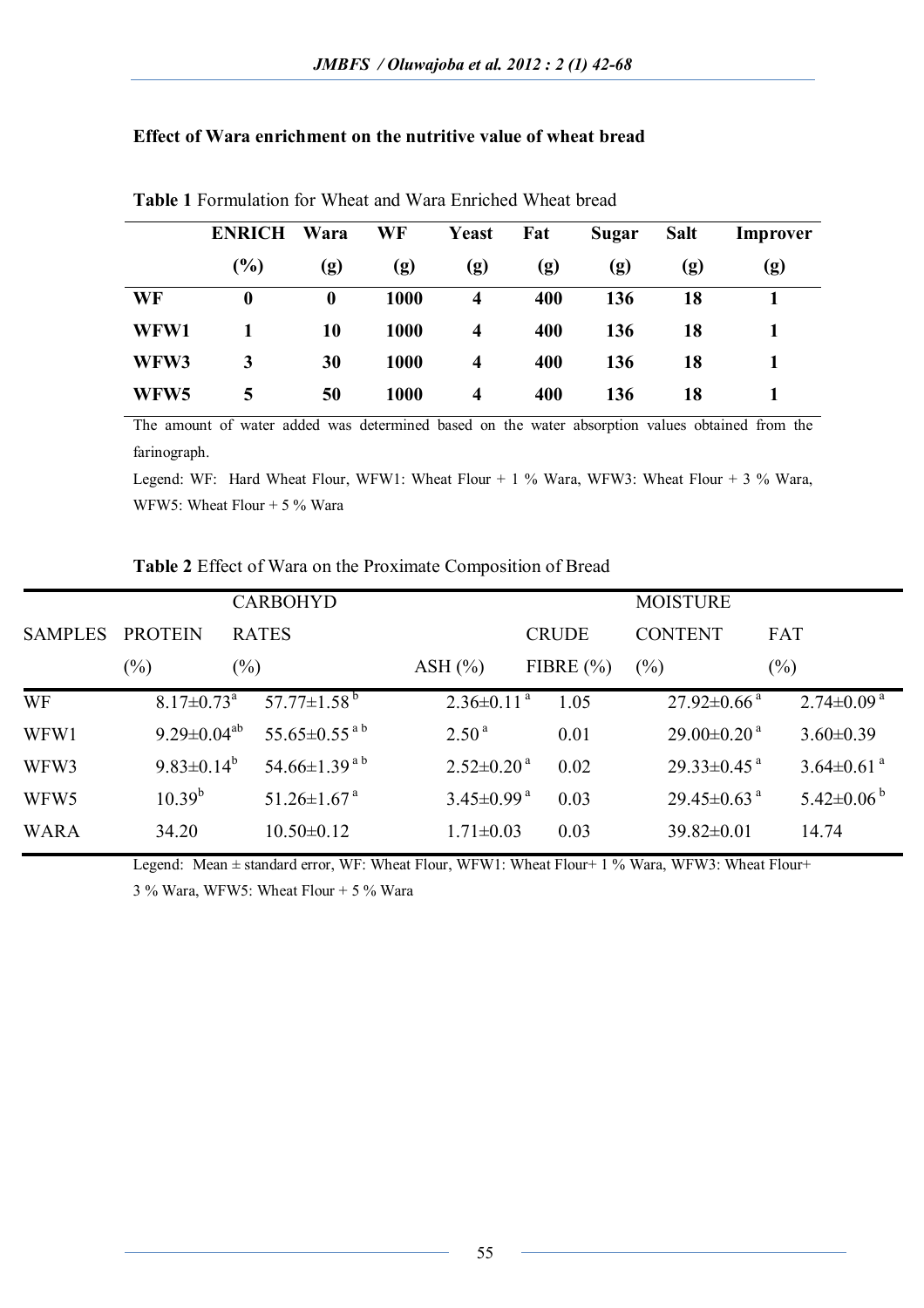| <b>FARINOGRAPH TREATMENTS</b>            | WF      | WFW1    | WFW3    | WFW5    |
|------------------------------------------|---------|---------|---------|---------|
| Water absorption (corrected for 500FU)   | 58.90 % | 57.70 % | 55.50 % | 54.40 % |
| Water absorption (corrected for $14\%$ ) | 56.90   | 56.10   | 54.70   | 54.40   |
| Development Time (min)                   | 2.40    | 1.80    | 2.0     | 3.50    |
| Stability (min)                          | 9.40    | 4.10    | 3.4     | 7.70    |
| Consistency (FU)                         | 517     | 485     | 520     | 486     |
| Tolerance Index (MTI) (FU)               | 30      | 51      | 58      | 37      |
| Time to breakdown (mm)                   | 6.50    | 5.0     | 4.0     | 7.50    |
| <b>Farinograph Quality Number</b>        | 65      | 50      | 40      | 75      |
| Moisture Content                         | 12.30%  | 12.60%  | 13.30 % | 14.00 % |

**Table 3** Farinograph Parameters for Wheat Flour and Wara Enriched Flour Blends

Legend: WF: Wheat Flour, WFW1: Wheat Flour+ 1 % Wara, WFW3: Wheat Flour+ 3 % Wara, WFW5: Wheat Flour  $+ 5 \%$  Wara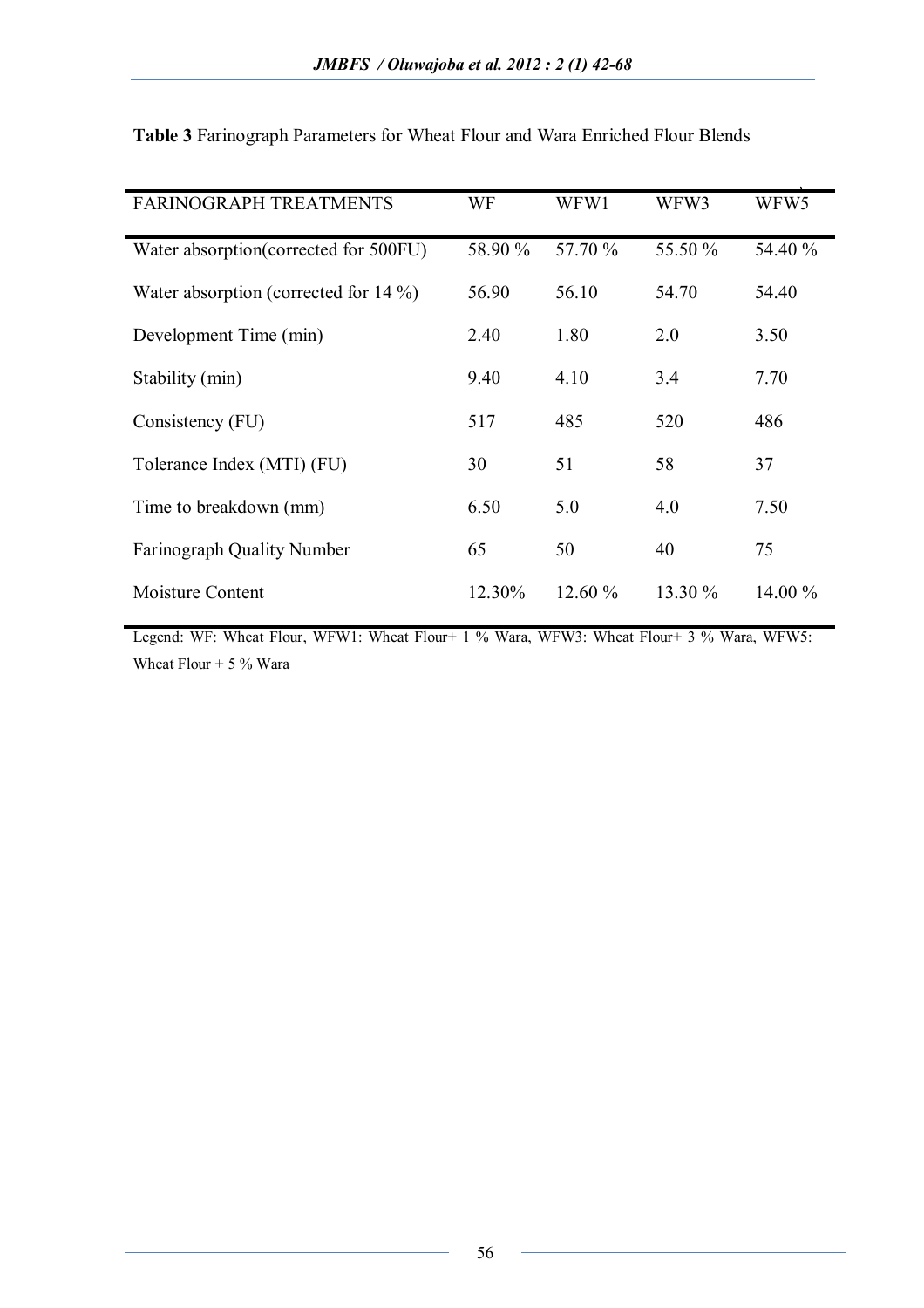| <b>EXTENSOGRAPH TREATMENTS</b>      | WF   | WFW1 | WFW3 | WFW <sub>5</sub> |
|-------------------------------------|------|------|------|------------------|
| Water absorption $(\% )$            | 57.5 | 56.5 | 54.5 | 53.8             |
| <b>Proving Time (min)</b>           | 45   | 45   | 45   | 45               |
| Energy $(cm2)$                      | 140  | 123  | 131  | 138              |
| <b>Resistance to Extension (BU)</b> | 452  | 455  | 507  | 472              |
| <b>Extensibility (mm)</b>           | 166  | 150  | 150  | 165              |
| Maximum(BU)                         | 700  | 662  | 760  | 732              |
| <b>Ratio Number</b>                 | 2.7  | 3    | 3.4  | 2.9              |
| <b>Ratio Number (Max.)</b>          | 4.2  | 4.4  | 5.1  | 4.5              |

**Table 4** Extensograph Parameters for Wheat Flour and Wara Enriched Flour Blends

Legend: WF: Wheat Flour, WFW1: Wheat Flour + 1 % Wara, WFW3: Wheat Flour + 3 % Wara, WFW5: Wheat Flour  $+ 5 \%$  Wara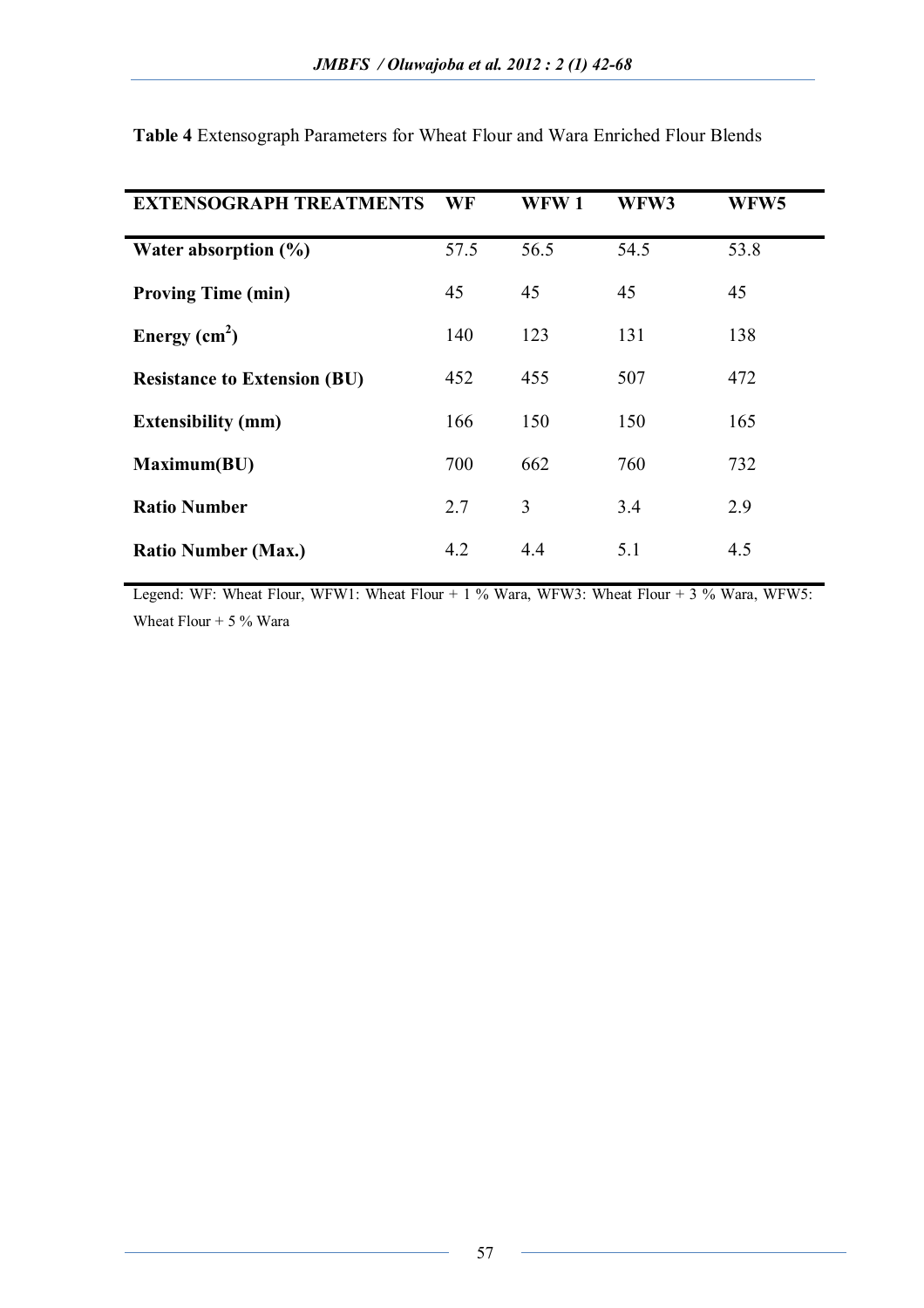|            | Weigh  | Volum  | Specifi           | Densit | Heigh | Total   | Springnes | Cohessiv    |
|------------|--------|--------|-------------------|--------|-------|---------|-----------|-------------|
|            | t      | e      | $\mathbf c$       | y      | t     | hardnes | S         | $\mathbf e$ |
|            |        |        | volume            |        |       | S       |           |             |
|            | (g)    | (ml)   | $(m\frac{lg}{g})$ | (g/ml) | (mm)  |         |           |             |
| WF         | 221.0  | 950.90 | 4.35              | 0.20   | 11.00 | 258.00  | 0.87      | 0.71        |
| <b>WFW</b> | 220.50 | 100.50 | 4.35              | 0.20   | 11.00 | 236.00  | 0.87      | 0.71        |
| 1          |        |        |                   |        |       |         |           |             |
| <b>WFW</b> | 220.50 | 951.60 | 4.30              | 0.20   | 10.00 | 233.00  | 0.85      | 0.70        |
| 3          |        |        |                   |        |       |         |           |             |
| <b>WFW</b> | 220.00 | 949.30 | 4.40              | 0.20   | 11.00 | 229.00  | 0.87      | 0.71        |
| 5          |        |        |                   |        |       |         |           |             |

**Table 5** Effect of Wara on the Textural Properties of Wheat Bread

Legend: WF: Wheat Flour, WFW1: Wheat Flour + 1 % Wara, WFW3: Wheat Flour + 3 % Wara, WFW5: Wheat Flour  $+ 5 \%$  Wara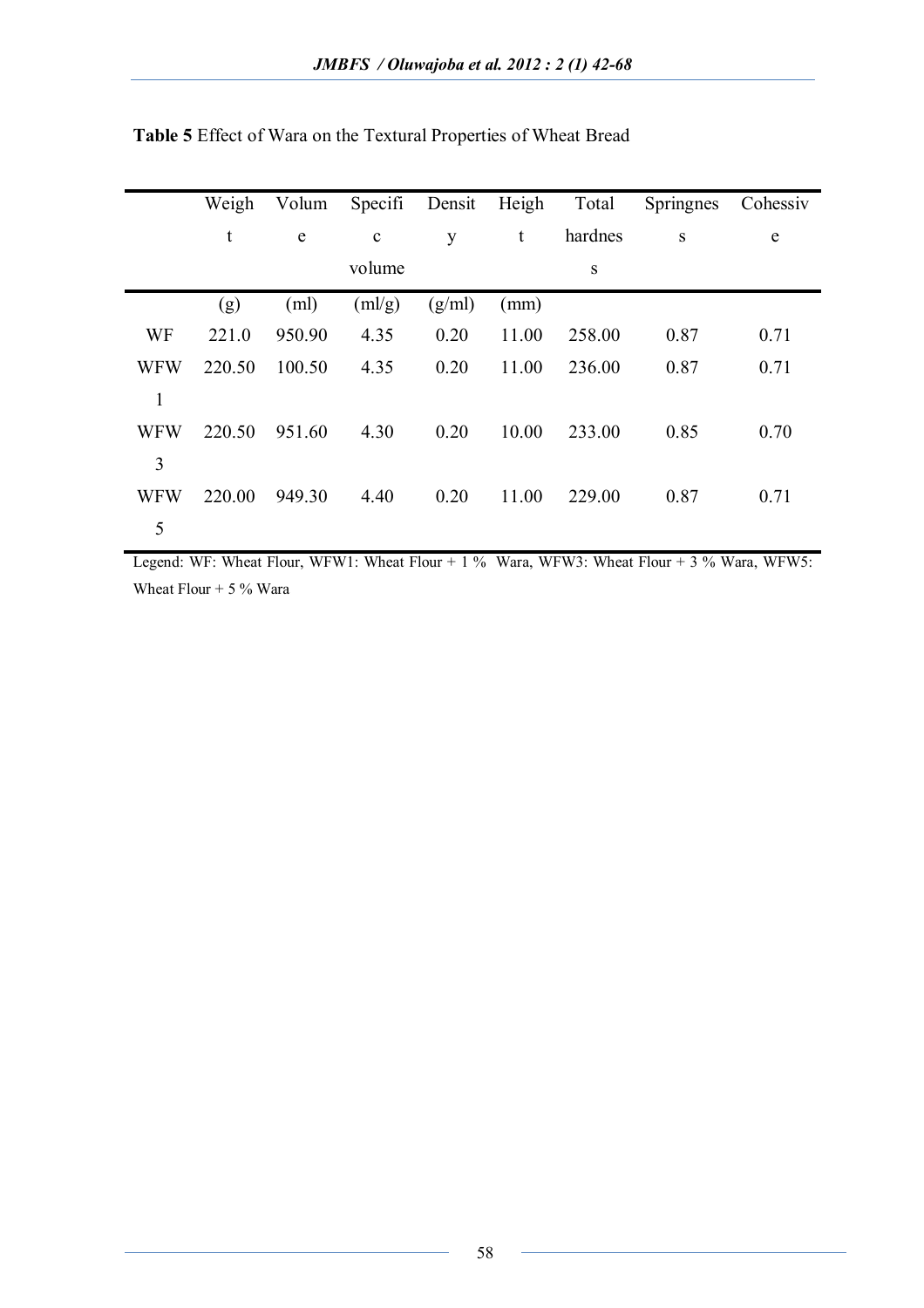**Table 6** Apparent Spoilage (Visual Observation of Mould Growth) At Ambient  $(32 \pm 3)^\circ$ c) and Refrigeration (-3 $\pm$  2<sup>0</sup>C) Temperatures

| <b>STORAGE</b><br><b>DAYS</b> |            | $\mathbf{1}$ |            | $\overline{2}$ |            | $\mathbf{3}$ |           | $\overline{\mathbf{4}}$ |           | 5          | 6         |            | 7         |            |
|-------------------------------|------------|--------------|------------|----------------|------------|--------------|-----------|-------------------------|-----------|------------|-----------|------------|-----------|------------|
| <b>SAMPLES</b>                | <b>RT</b>  | <b>RF</b>    | <b>RT</b>  | <b>RF</b>      | <b>RT</b>  | <b>RF</b>    | <b>RT</b> | <b>RF</b>               | <b>RT</b> | <b>RF</b>  | <b>RT</b> | <b>RF</b>  | <b>RT</b> | <b>RF</b>  |
| WF                            | <b>NIL</b> | <b>NIL</b>   | <b>NIL</b> | <b>NIL</b>     | <b>NIL</b> | <b>NIL</b>   | $+VE$     | <b>NIL</b>              | $+VE$     | <b>NIL</b> | $+VE$     | <b>NIL</b> | $+VE$     | <b>NIL</b> |
| WFW1                          | <b>NIL</b> | <b>NIL</b>   | <b>NIL</b> | <b>NIL</b>     | <b>NIL</b> | <b>NIL</b>   | $+VE$     | <b>NIL</b>              | $+VE$     | <b>NIL</b> | $+VE$     | <b>NIL</b> | $+VE$     | <b>NIL</b> |
| WFW3                          | <b>NIL</b> | <b>NIL</b>   | <b>NIL</b> | <b>NIL</b>     | <b>NIL</b> | <b>NIL</b>   | $+VE$     | <b>NIL</b>              | $+VE$     | <b>NIL</b> | $+VE$     | <b>NIL</b> | $+VE$     | <b>NIL</b> |
| WFW <sub>5</sub>              | <b>NIL</b> | <b>NIL</b>   | <b>NIL</b> | <b>NIL</b>     | <b>NIL</b> | <b>NIL</b>   | $+VE$     | <b>NIL</b>              | $+VE$     | <b>NIL</b> | $+VE$     | <b>NIL</b> | $+VE$     | <b>NIL</b> |

Legend: WF: Wheat Flour, WFW1: Wheat Flour + 1 % Wara, WFW3: Wheat Flour + 3 %Wara, WFW5: Wheat Flour + 5 %Wara, RT: Visual spoilage recorded in room temperature, RF: Visual spoilage recorded in refrigerated temperature, NIL: Not present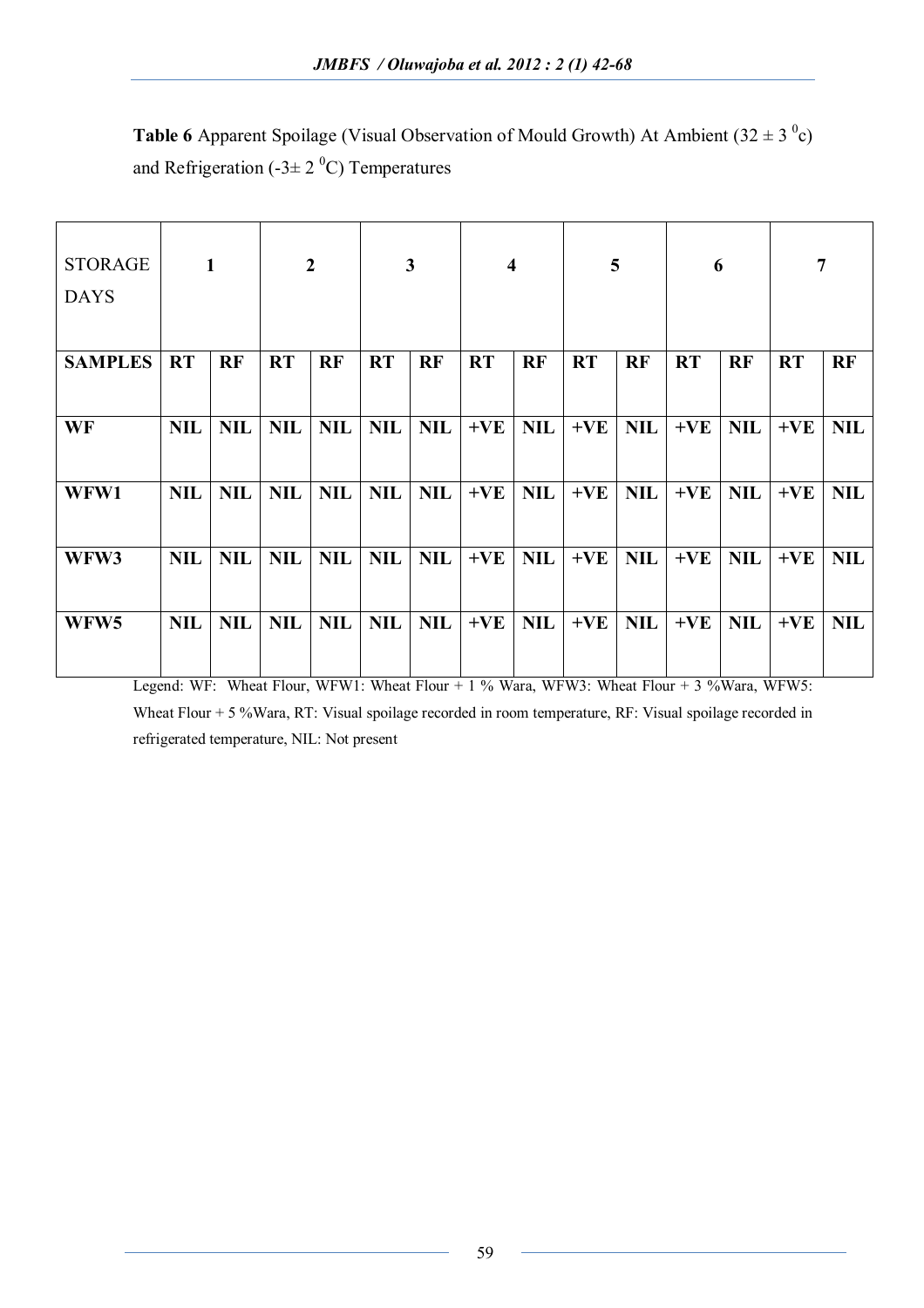|                  | WF<br>(cfu/g)         |                      | WFW1                  |                      | WFW3                 |                      |                      | WFW5                 |
|------------------|-----------------------|----------------------|-----------------------|----------------------|----------------------|----------------------|----------------------|----------------------|
|                  |                       |                      | (cfu/g)               |                      | (cfu/g)              |                      | (cfu/g)              |                      |
|                  | AT                    | RF                   | AT                    | <b>RF</b>            | <b>AT</b>            | <b>RF</b>            | AT                   | <b>RF</b>            |
|                  | $2.6 \times 10^{-4}$  | <b>NIL</b>           | <b>NIL</b>            | <b>NIL</b>           | <b>NIL</b>           | <b>NIL</b>           | <b>NIL</b>           | <b>NIL</b>           |
| DAY 0            | $2.8 \times 10^{-4}$  | $\text{NIL}$         | <b>NIL</b>            | <b>NIL</b>           | <b>NIL</b>           | $\text{NIL}$         | <b>NIL</b>           | <b>NIL</b>           |
|                  | $4.1 \times 10^{-6}$  | $9 \times 10^{-5}$   | $2.1 \times 10^{-6}$  | $5 \times 10^{-5}$   | $5\times10^{-5}$     | <b>NIL</b>           | <b>NIL</b>           | <b>NIL</b>           |
| DAY 2            | $3.8 \times 10^{-6}$  | $7\times10^{-5}$     | $2.4 \times 10^{-6}$  | $3\times10^{-5}$     | $2 \times 10^{-5}$   | <b>NIL</b>           | <b>NIL</b>           | <b>NIL</b>           |
|                  | $3.8 \times 10^{-7}$  | $1.8 \times 10^{-7}$ | $1.8 \times 10^{-7}$  | $9 \times 10^{-6}$   | $1.1 \times 10^{-7}$ | $2 \times 10^{-6}$   | $1\times10^{-6}$     | $2\times10^{-5}$     |
| DAY <sub>4</sub> | $3.5 \times 10^{-7}$  | $1.6 \times 10^{-7}$ | $1.6 \times 10^{-7}$  | $1.1 \times 10^{-7}$ | $9 \times 10^{-7}$   | $3\times10^{-6}$     | $1\times10^{-6}$     | $1\times10^{-5}$     |
| DAY6             | $17.8 \times 10^{-7}$ | $3.6 \times 10^{-7}$ | $9.4 \times 10^{7}$   | $2.8 \times 10^{-7}$ | $7.5 \times 10^{-7}$ | $1.1 \times 10^{-6}$ | $2.4 \times 10^{-7}$ | $5 \times 10^{-6}$   |
|                  | $18.2\times10^{7}$    | $3.9 \times 10^{-7}$ | $8.9\times10^{7}$     | $3.2 \times 10^{-7}$ | $7.2 \times 10^{-7}$ | $1.5 \times 10^{-6}$ | $2.7\times10^{-7}$   | $7\times10^{-6}$     |
|                  | $9.2 \times 10^{8}$   | $6.7\times10^{7}$    | $21.6 \times 10^{-7}$ | $4.9\times10^{7}$    | $14.9\times10^{7}$   | $7.7\times10^{-6}$   | 7.4×10 $^7$          | $1.9\times10^{-6}$   |
| DAY8             | $8.8 \times 10^{-8}$  | $6.4 \times 10^{-7}$ | $22.4 \times 10^{-7}$ | $5.3 \times 10^{-7}$ | $15.4 \times 10^{7}$ | $7.1 \times 10^{-6}$ | $8.0\times10^{-7}$   | $2.3 \times 10^{-6}$ |

**Table 7** Daily Total Viable Count Results of Bread Samples Stored Under Ambient and Refrigeration Temperatures (cfu/g)

Legend: WF: Wheat Flour, WFW1: Wheat Flour + 1 % Wara, WFW3: Wheat Flour + 3 % Wara, WFW5: Wheat Flour + 5 % Wara, AT- Ambient Temperature, RF- Refrigeration Temperature, NIL : Not present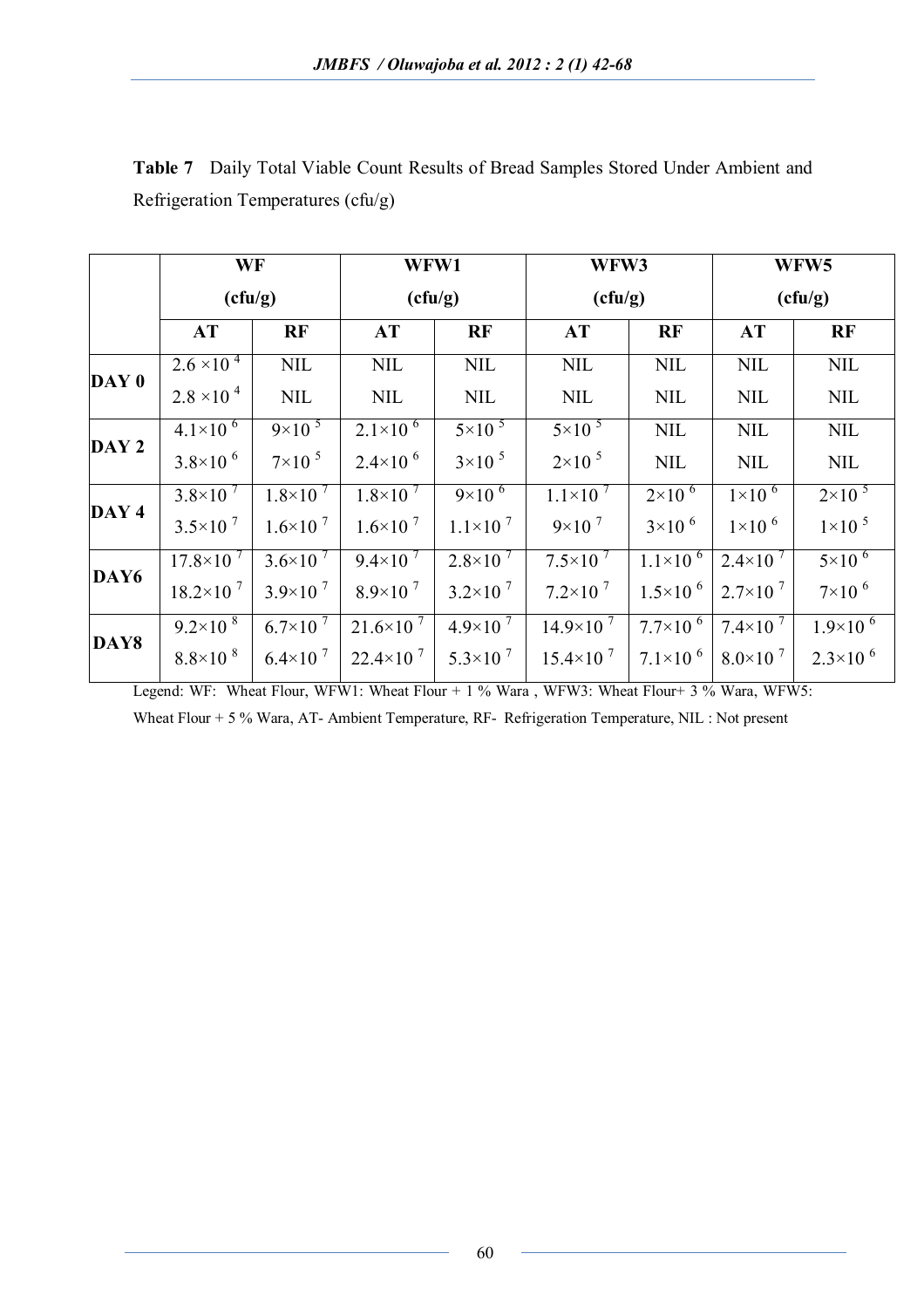|       | <b>WF</b>             |                      | WFW1                 |                      | WFW3                 |                      | WFW5                 |                      |
|-------|-----------------------|----------------------|----------------------|----------------------|----------------------|----------------------|----------------------|----------------------|
|       | (cfu/g)               |                      | (cfu/g)              |                      | (cfu/g)              |                      | (cfu/g)              |                      |
|       | AT                    | <b>RF</b>            | <b>AT</b>            | <b>RF</b>            | <b>AT</b>            | <b>RF</b>            | <b>AT</b>            | <b>RF</b>            |
| DAY 0 | <b>NIL</b>            | <b>NIL</b>           | <b>NIL</b>           | <b>NIL</b>           | <b>NIL</b>           | <b>NIL</b>           | <b>NIL</b>           | <b>NIL</b>           |
| DAY 2 | $1.8 \times 10^{-6}$  | $1\times10^{-5}$     | $8\times10^{-5}$     | <b>NIL</b>           | $3 \times 10^{-5}$   | <b>NIL</b>           | $1\times10^{-5}$     | <b>NIL</b>           |
|       | $2.2 \times 10^{-6}$  | $1\times10^{-5}$     | $5\times10^{-5}$     | <b>NIL</b>           | $4\times10^{-5}$     | $\text{NIL}$         | <b>NIL</b>           | <b>NIL</b>           |
| DAY 4 | $3.9\times10^{-6}$    | $4\times10^{-5}$     | $1.2\times10^{-6}$   | $1\times10^{-5}$     | $6 \times 10^{-5}$   | $1\times10^{-5}$     | $3 \times 10^{-5}$   | <b>NIL</b>           |
|       | $4.2 \times 10^{-6}$  | $5\times10^{-5}$     | $1.8 \times 10^{-6}$ | $2 \times 10^{-5}$   | $9 \times 10^{-5}$   | <b>NIL</b>           | $2 \times 10^{-5}$   | <b>NIL</b>           |
| DAY6  | $8.0\times10^{-7}$    | $1.8 \times 10^{-7}$ | $5.5 \times 10^{-7}$ | $9 \times 10^{-6}$   | $2.6 \times 10^{-7}$ | $4\times10^{-5}$     | $1.4\times10$        | $1\times10^{-5}$     |
|       | $8.3 \times 10^{-7}$  | $1.5 \times 10^{-7}$ | $6.9\times10^{7}$    | $1.0 \times 10^{-7}$ | $3.3 \times 10^{-7}$ | $3\times10^{-5}$     | $1.1 \times 10^{-7}$ | $2\times10^{-5}$     |
| DAY8  | $15.5 \times 10^{-7}$ | $3.9\times10^{7}$    | $9.4 \times 10^{-7}$ | $3.0 \times 10^{-7}$ | $5.1 \times 10^{-7}$ | $3.6 \times 10^{-6}$ | $3.3 \times 10^{-7}$ | $2.3 \times 10^{-6}$ |
|       | $14.9\times10^{7}$    | $4.4 \times 10^{-7}$ | $9.9 \times 10^{-7}$ | $2.5 \times 10^{-7}$ | $4.8 \times 10^{-7}$ | $3.9\times10^{-6}$   | $3.7 \times 10^{-7}$ | $2.8 \times 10^{-6}$ |

**Table 8: Daily Fungi Count (Yeast And Mould) Results of Bread Samples Stored Under Ambient and Refrigeration Temperatures (cfu/g)**

Legend: WF: Wheat Flour, WFW1: Wheat Flour+ 1 % Wara, WFW3: Wheat Flour+ 3 % Wara, WFW5:

Wheat Flour + 5 % Wara, AT- Ambient Temperature, RF- Refrigeration Temperature, NIL: Not present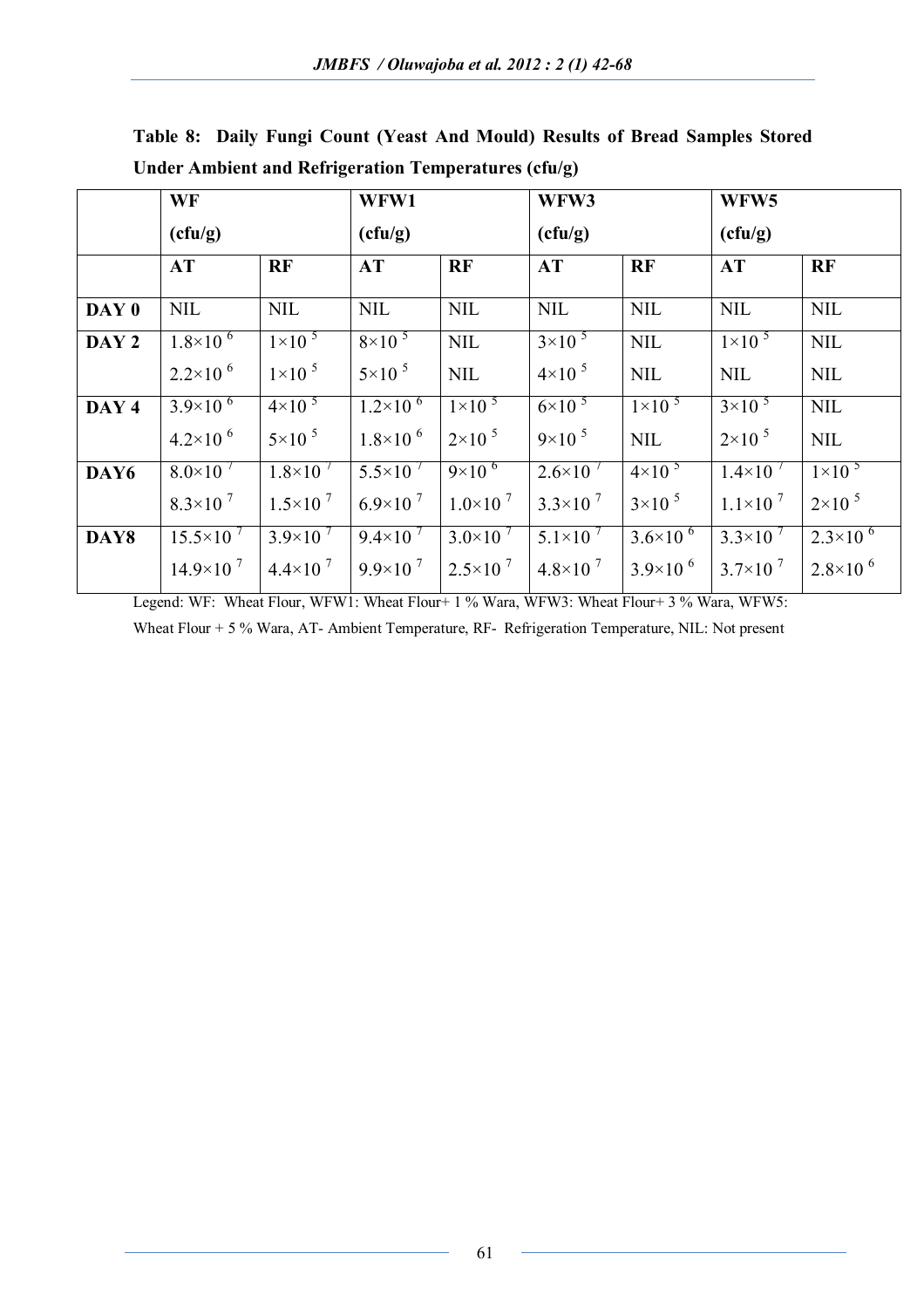|       | WF                |                         | WFW1              |                     |                   | WFW3                    |                   | WFW <sub>5</sub>  |
|-------|-------------------|-------------------------|-------------------|---------------------|-------------------|-------------------------|-------------------|-------------------|
|       | (cfu/g)           |                         | (cfu/g)           |                     |                   | (cfu/g)                 |                   |                   |
|       | AT                | <b>RF</b>               | AT                | <b>RF</b>           | AT                | RF                      | AT                | RF                |
|       |                   |                         |                   |                     |                   |                         |                   |                   |
| DAY 0 | 4.44 $\pm$        | $\overline{0}$          | 3.00 <sup>b</sup> | $\overline{0}$      | $\mathbf{0}$      | $\overline{0}$          | $\theta$          | $\mathbf{0}$      |
|       | $0.02^{\circ}$    |                         |                   |                     |                   |                         |                   |                   |
| DAY 2 | $6.60 \pm$        | 5.90 $\pm$              | $6.35 \pm$        | 5.59<br>$\pm$       | $5.50 \pm$        | $\theta$                | $\theta$          | $\mathbf{0}$      |
|       | 0.02 <sup>c</sup> | $0.05^{\circ}$          | $0.03^{\circ}$    | $0.16^{b}$          | $0.20^{b}$        |                         |                   |                   |
| DAY 4 | 7.56 $\pm$        | $7.23 \pm$              | 7.23 $\pm$        | $7.00 \pm$          | $7.00 \pm$        | 5.39<br>$\pm$           | $6.00^{\rm a}$    | 5.15 $\pm$        |
|       | 0.02              | $0.03^{b}$              | 0.05 <sup>c</sup> | $0.05^{b}$          | $0.05^{b}$        | 0.09 <sup>a</sup>       |                   | 0.15 <sup>a</sup> |
| DAY6  | $7.27 \pm$        | 7.58                    | 7.02 $\pm$        | 7.48<br>$\pm$       | $6.84 \pm$        | 6.11                    | $6.54 \pm$        | 5.78 $\pm$        |
|       | 0.04 <sup>c</sup> | $\pm 0.02$ <sup>d</sup> | $0.03^{b}$        | 0.04 <sup>c</sup>   | 0.06 <sup>b</sup> | $\pm 0.70^{\mathrm{b}}$ | $0.08^{\text{a}}$ | 0.08 <sup>a</sup> |
| DAY8  | 8.95 $\pm$        | 7.82 $\pm$              | $8.34 \pm$        | 7.71<br>$\pm$       | $8.18 \pm$        | 7.86 $\pm$              | $7.88 \pm$        | 6.32 $\pm$        |
|       | 0.01 <sup>d</sup> | 0.01 <sup>c</sup>       | 0.01 <sup>c</sup> | $0.02^{\mathrm{b}}$ | 0.01 <sup>b</sup> | 0.01 <sup>c</sup>       | 0.02 <sup>a</sup> | 0.04 <sup>a</sup> |

**Table 9** Daily Total Viable Count of Bread Samples Stored Under Ambient and Refrigeration Temperatures (Statistical Analysis)

Legend: Mean of the log of duplicate samples  $\pm$  standard error, WF: Wheat Flour, WFW1: Wheat Flour+ 1 % Wara, WFW3: Wheat Flour+ 3 % Wara, WFW5: Wheat Flour + 5 % Wara, AT- Ambient Temperature, RF- Refrigeration Temperature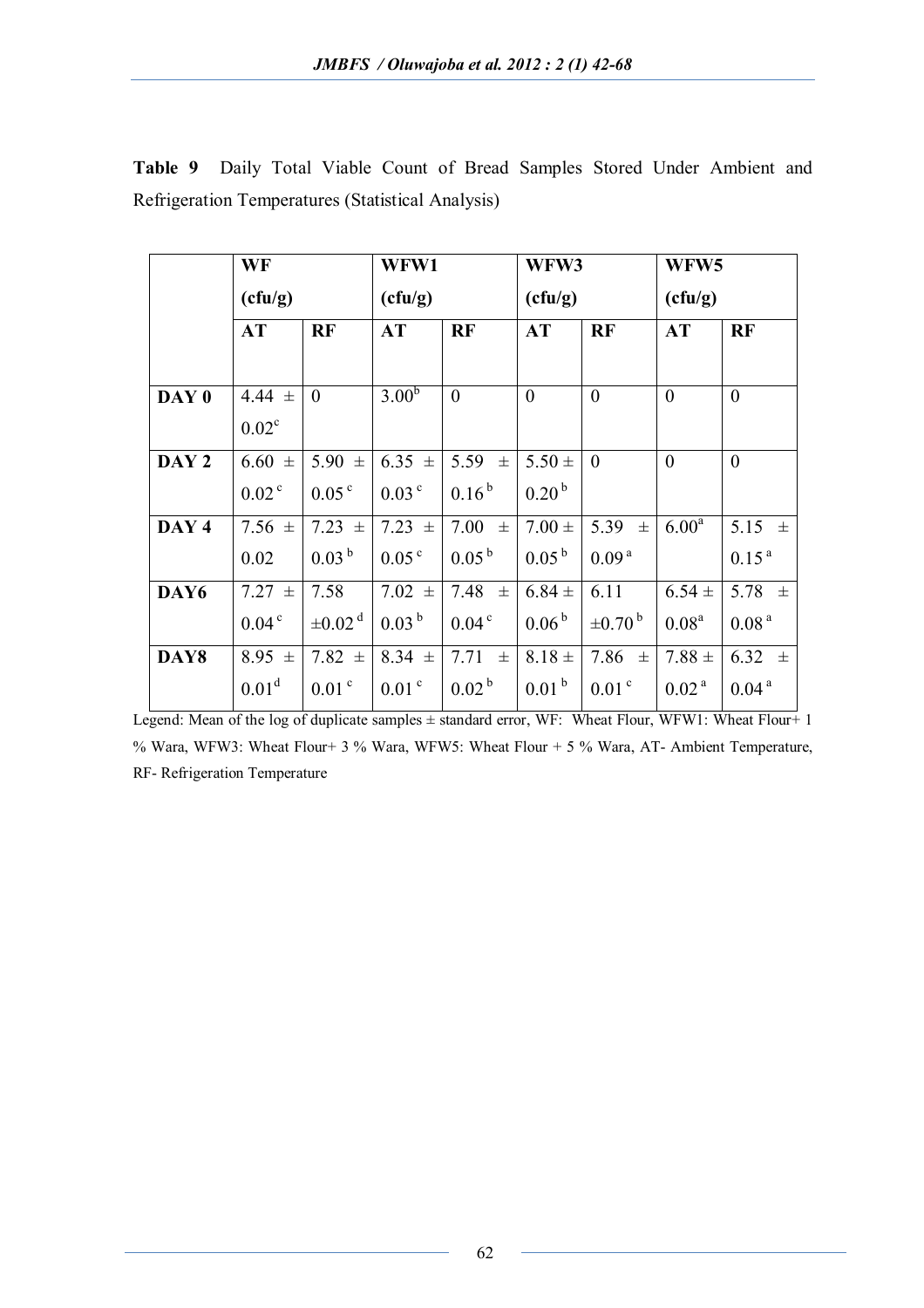|       | WF                |                   | WFW1              |                | WFW3                    |                   | WFW <sub>5</sub>  |                   |  |
|-------|-------------------|-------------------|-------------------|----------------|-------------------------|-------------------|-------------------|-------------------|--|
|       | (cfu/g)           |                   |                   |                | (cfu/g)                 |                   | (cfu/g)           |                   |  |
|       | <b>AT</b>         | <b>RF</b>         | <b>AT</b>         | <b>RF</b>      | <b>AT</b>               | <b>RF</b>         | AT                | <b>RF</b>         |  |
| DAY 0 | $\theta$          | $\theta$          | $\theta$          | $\overline{0}$ | $\theta$                | $\theta$          | $\theta$          | $\theta$          |  |
| DAY 2 | $6.30 \pm$        | 5.00              | 5.80<br>士         | $\overline{0}$ | 5.54                    | $\overline{0}$    | 2.50<br>士         | $\theta$          |  |
|       | 0.04 <sup>a</sup> |                   | $0.10^{a}$        |                | $\pm 0.06$ <sup>a</sup> |                   | 2.50 <sup>a</sup> |                   |  |
| DAY 4 | $6.61 \pm$        | 5.65 $\pm$        | 6.17<br>士         | $5.15 \pm$     | 5.87<br>士               | 2.65<br>$\pm$     | 5.39<br>土         | $\theta$          |  |
|       | 0.02 <sup>d</sup> | $0.05^{ab}$       | 0.09 <sup>c</sup> | $0.15^{ab}$    | 0.09 <sup>b</sup>       | 2.65 <sup>a</sup> | 0.09 <sup>a</sup> |                   |  |
| DAY6  | 7.91 $\pm$        | $7.22 \pm$        | 7.79 <sup>c</sup> | $6.98^\circ$   | 7.47<br>土               | 5.54<br>$\pm$     | 7.10<br>士         | $5.15 \pm$        |  |
|       | 0.01 <sup>c</sup> | 0.04 <sup>c</sup> |                   |                | $0.06^{\mathrm{b}}$     | 0.07 <sup>b</sup> | 0.06 <sup>a</sup> | $0.15^{a}$        |  |
| DAY8  | $8.18 \pm$        | 7.61 $\pm$        | 7.98<br>士         | 7.44<br>$\pm$  | 7.70<br>$\pm$           | 6.58<br>$\pm$     | 7.55<br>$\pm$     | $6.41 \pm$        |  |
|       | 0.01 <sup>d</sup> | 0.03 <sup>d</sup> | 0.01 <sup>c</sup> | $0.04^{\circ}$ | 0.02 <sup>b</sup>       | 0.02 <sup>b</sup> | 0.03 <sup>a</sup> | 0.05 <sup>a</sup> |  |

**Table 10: Daily Fungi Count (Yeast and Mould) of Bread Samples Stored Under Ambient and Refrigeration Temperatures (Statistical Analysis)**

Legend: Mean of the log of duplicate samples  $\pm$  standard error, WF: Wheat Flour, WFW1: Wheat Flour + 1 % Wara, WFW3: Wheat Flour + 3 % Wara, WFW5: Wheat Flour + 5 % Wara, AT- Ambient Temperature, RF- Refrigeration Temperature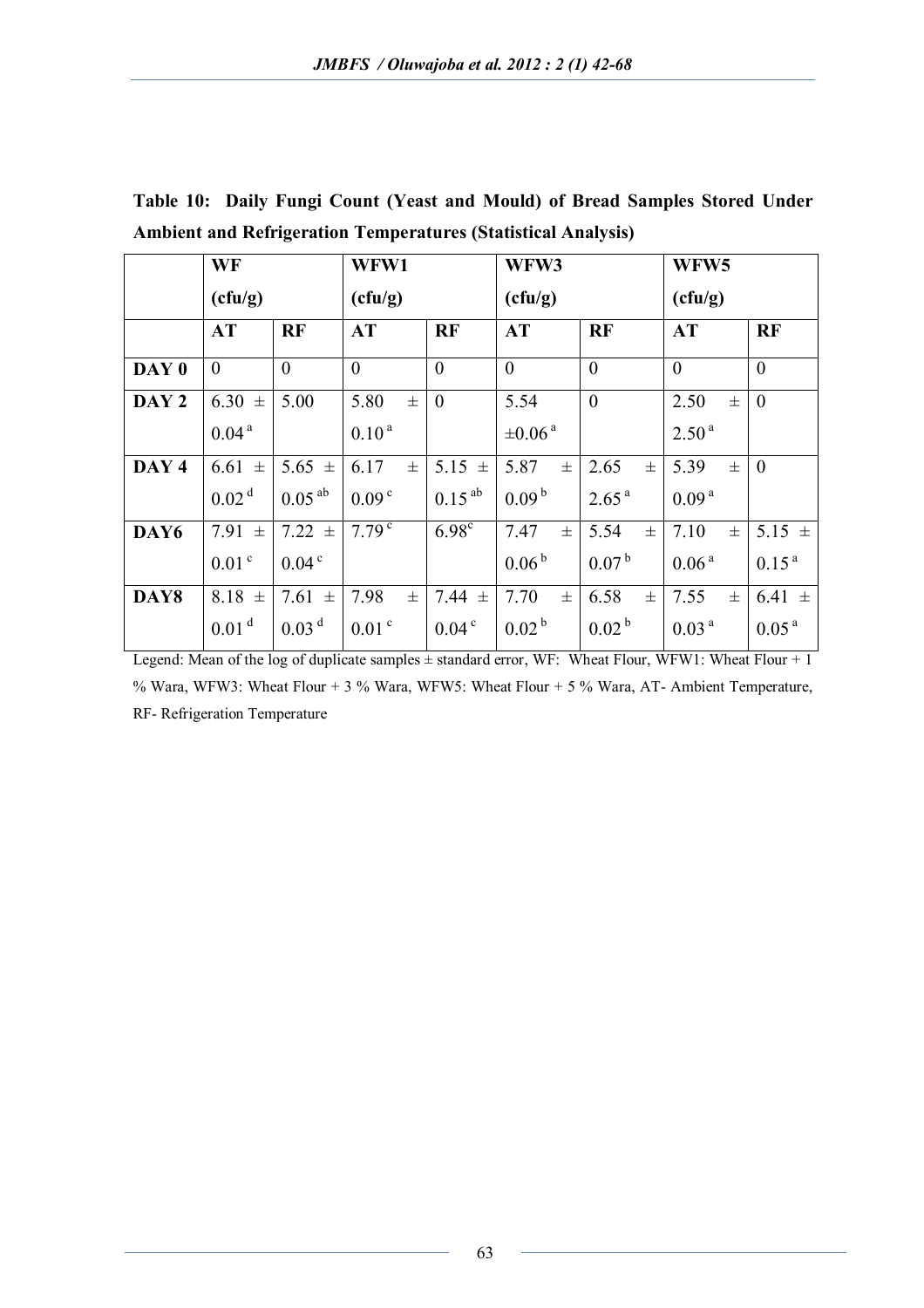| <b>Samples</b>   | <b>Crust</b> | Appearance Aroma |                 | Crust           | Crumb                                    | <b>Taste</b> | <b>Overall</b>       |
|------------------|--------------|------------------|-----------------|-----------------|------------------------------------------|--------------|----------------------|
|                  | Colour       |                  |                 | texture         | texture                                  |              | <b>Acceptability</b> |
| WF               | $6.65 \pm$   | $7.00 \pm 0.40$  | $7.30 \pm 0.37$ | $7.15 \pm 0.30$ | $6.60 \pm 0.31$                          | $6.95 \pm$   | $7.30 \pm 0.26$      |
|                  | 0.34         |                  |                 |                 |                                          | 0.37         |                      |
| WFW1             | $7.25 \pm$   | $7.05 \pm 0.39$  | $7.45 \pm 0.34$ | $7.25 \pm 0.24$ | $6.85 \pm 0.32$ $7.10 \pm 7.15 \pm 0.36$ |              |                      |
|                  | 0.30         |                  |                 |                 |                                          | 0.38         |                      |
| WFW3             | $7.65 \pm$   | $7.40 \pm 0.28$  | $7.15 \pm 0.23$ | $6.90 \pm 0.36$ | $6.80 \pm 0.34$                          | $7.50 \pm$   | $7.55 \pm 0.21$      |
|                  | 0.25         |                  |                 |                 |                                          | 0.25         |                      |
| WFW <sub>5</sub> | $7.10 \pm$   | $7.20 \pm 0.36$  | $7.00 \pm 0.26$ | $7.20 \pm 0.20$ | $7.25 \pm 0.18$                          | $7.40 \pm$   | $7.50 \pm 0.18$      |
|                  | 0.34         |                  |                 |                 |                                          | 0.18         |                      |
|                  |              |                  |                 |                 |                                          |              |                      |

**Table 11** Effect of Wara Enrichment on the Organoleptic Properties of Wheat Bread

Legend: Mean± standard error, WF: Wheat Flour, WFW1: Wheat Flour+ 1 % Wara, WFW3: Wheat Flour+ 3 % Wara, WFW5: Wheat Flour + 5 % Wara

| <b>Essential</b>        |      |       |       |       |
|-------------------------|------|-------|-------|-------|
| amino acids             | WF   | WFW1  | WFW3  | WFW5  |
| (g/16N)                 |      |       |       |       |
| Lysine                  | 2.74 | 2.86  | 3.12  | 3.43  |
| Valine                  | 4.58 | 4.61  | 4.70  | 4.88  |
| Isoleucine              | 4.23 | 4.57  | 4.69  | 4.83  |
| Leucine                 | 7.34 | 7.86  | 7.94  | 8.17  |
| Tryptophan              | 1.28 | 1.47  | 1.58  | 2.1   |
| Histidine               | 2.21 | 2.38  | 2.46  | 2.63  |
| Threonine               | 3.37 | 3.51  | 3.74  | 3.82  |
| Methionine $+$ Cystiene | 4.45 | 4.66  | 5.03  | 5.54  |
| Phenylalanine+ Tryosine | 9.46 | 10.12 | 10.59 | 10.86 |

**Table 12** Effect of wara enrichment on the amino acid profile of wheat bread samples

Legend: WF: Wheat Flour, WFW1: Wheat Flour + 1 % Wara, WFW3: Wheat Flour + 3 % Wara, WFW5: Wheat Flour  $+ 5 \%$  Wara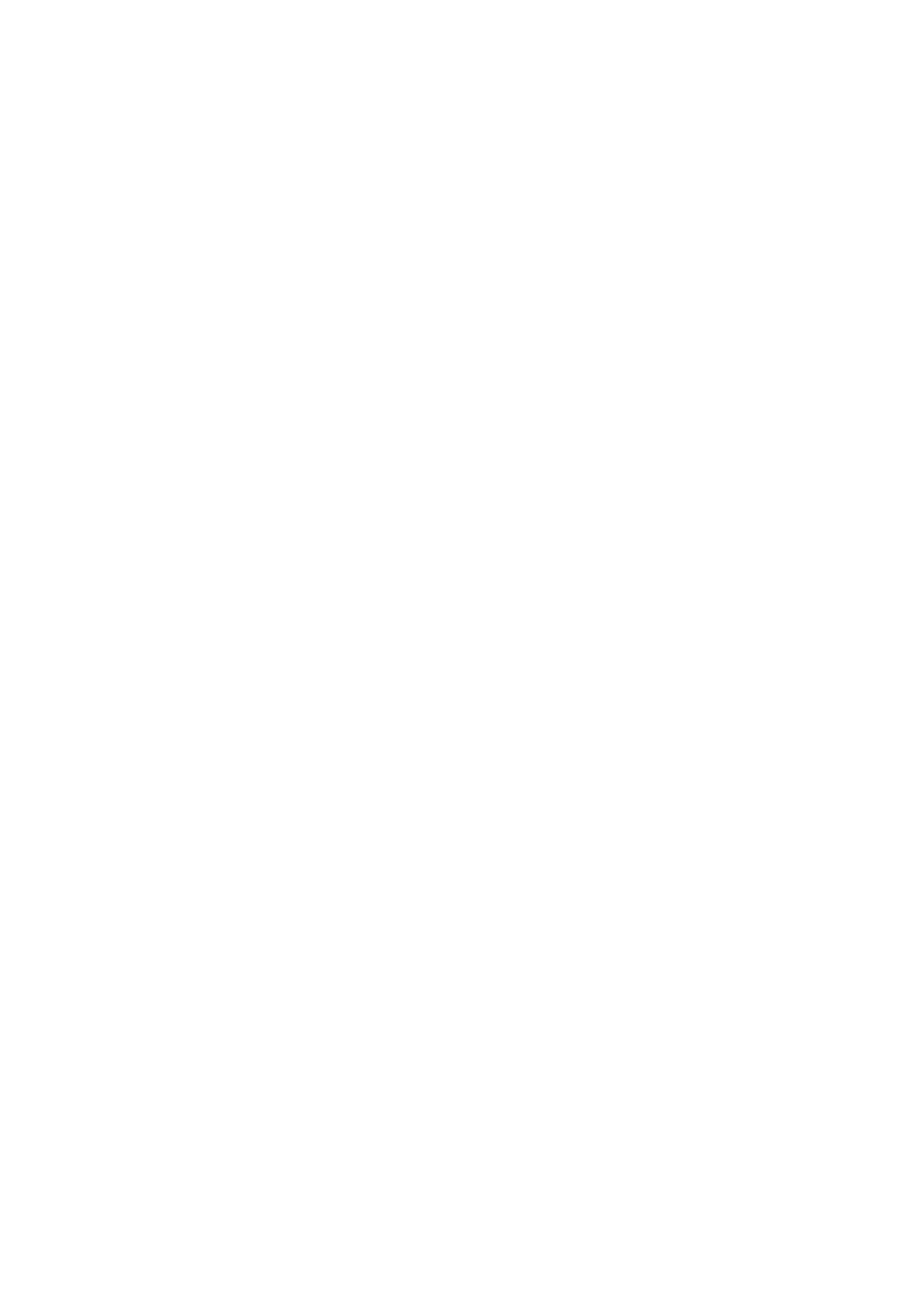## **CONCLUSION**

The use of Warankashi in the enrichment of wheat bread had effect on the nutritional status of wheat bread with the protein and fat content of bread increased significantly ( $P >$ 0.05) with increasing enrichment levels. Also, the amino acid profile of wheat bread increased with increasing enrichment levels. Furthermore, the amino acid profile of the bread increased with increasing enrichment levels. The rheological characteristics of wheat bread were affected as water absorption rate decreased with increasing enrichment levels. The sensory characteristics of the wheat bread were not significantly different ( $P < 0.05$ ). However, that of the 3 % Warankashi substituted bread had the highest overall acceptability. The shelf life of bread was unchanged but the levels of bacteria and fungi (yeast and mould) growth reduced significantly  $(P < 0.05)$  as enrichment levels increased. In conclusion, it was discovered that enriching wheat flour beyond 5 % substitution level, will be detrimental to the production of acceptable bread by the consumers as confirmed from these studies. From our findings in this study, we recommend higher enrichment levels beyond the 5 % composite Warankashi substitution in wheat bread to further confirm or otherwise, counter our findings on the 3 % substitution as the best substitution level for consumer acceptability.

#### **REFERENCES**

ADEGOKE, G. O. - NSE, E. N - AKANNI, A. O. 1992. Effects of heat, processing time, and pH on the microflora, aflatoxin content, and storability of wara, a soft white cheese. In *Die Nahrung*, vol. 36, no. 3, 1992, p. 259 – 264.

AMERICAN ASSOCIATION OF CEREAL CHEMISTS. 2000. Approved methods of the AACC (10th ed.). In *Method*s. 2000, p. 10 - 24.

ANDERSSEN, R. S. - BEKES, F. - GRAS, P. W. – NIKOLOV, A. – WOOD, J.T. 2004. Wheat flour extensibility as a discriminator for wheat varieties. In *Journal of Cereal Science*, vol. 39, 2004, p. 195 - 203.

ANTON, A. A. - ROSS, K. A. - LUKOW, O. M. R. – GARY, F. - ARNTFIELD, S.D. 2008. Influence of added bean flour (*Phaseolus vulgaris* L.) on some physical and nutritional properties of wheat flour tortillas. In *Food Chemistry*, vol.109, 2008, p. 33 - 41.

AOAC. 1990. Official methods of analysis. In *Association of Analytical Chemists*, 1990, Washington, D.C.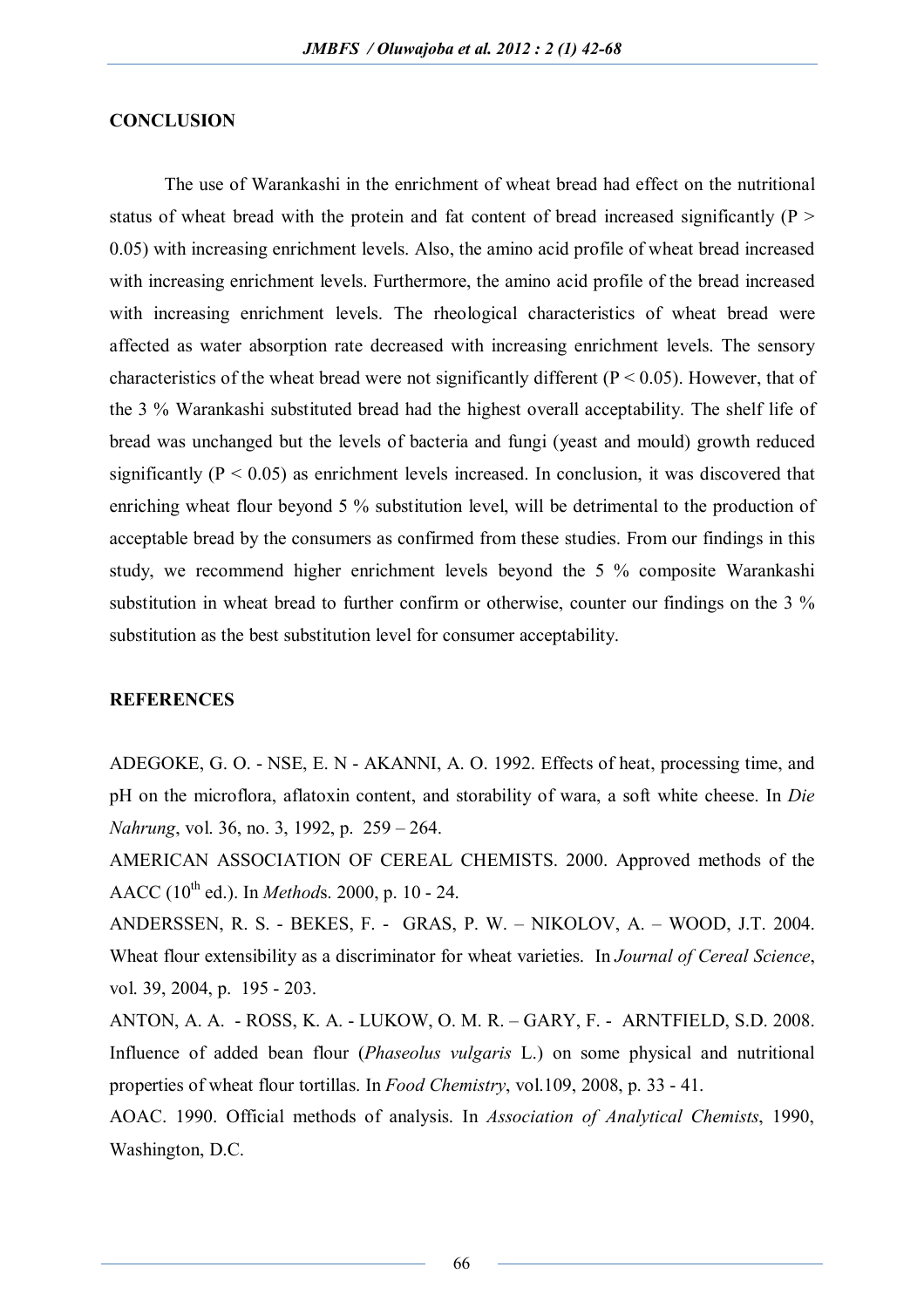APHA, 1992. American Public Health Association, 1992. Standard Methods for the Examination of Dairy Products. 16th Edition. Washington, DC.

AOAC. 1995. Official methods of analysis (16<sup>th</sup> Edition). In *Association of Official Analytical Chemist.* Washington, D.C.

BELEWU, M. A. - AINA, A. B. J. 2000. Microbial evaluation of indigenous milk products with special reference to the bacterial flora of public health importance in Nigeria. In *African Journal of Experimental Microbiology*, vol. 1, no. 1, 2000, p. 13 –19.

BELEWU, M. A. - BELEWU, K. Y. - NKWUNONWO, C. C. 2005. Effect of biological and chemical preservatives on the shelflife of West African soft cheese. In *African Journal of Biotechnology*, vol. 4, 2005, p. 1076 –1079.

DIVYA, N. – JAYARAJ, R. K. 2009. Studies on utilization of Indian cottage cheese whey in wheat bread manufacture. In *Journal of Food Processing and Preservation,* vol. 1, no. 18, 2009, p. 1745 – 454.

FAO/WHO. 1991. Protein Quality Evaluation Report of a Joint FAO/WHO Expert Consultation. Food and Agriculture Organization, Rome.

FASHAKIN, J. B. - UNOKIWEDI, C. C. 1992. Chemical analysis of warankasi prepared from cow milk partially substituted with melon milk. In *Nigerian Food Journal*, vol. 10, 1992, p. 103 - 110.

LAMOND, E. 1997. Laboratory method of sensory evaluation of foods. In *Canada Publication*. Dept of Agric, Canada, 1997, p.1-13.

MANNAY, S. - SHADAKSHARASWANY, C. M. 2005. Foods: Facts and Principles. (2<sup>nd</sup> ed.). New Age International Ltd. Publishers. New Delhi, India. Nancy Ross Ryan, 2005. Article on Bread. Microsoft Encarta Encyclopaedia.

O'CONNOR, C. B. 1993. Traditional cheese making manual. "Cheese making reciepes"*.*ILCA (International LivestockCentre for Africa), Addis Ababa, Ethiopia, 1993, p. 8-10.

OGUNDIWIN, J. O. 1978. A study of the traditional manufacturing processes and chemical composition of warankasi, a Nigerian soft white cheese. In *Nigeria Food Journal*, vol. 2, 1978, p. 72-78.

OMOTOSHO, O. E - OBOH, G. - IWEALA, E. E. J. 2011. Comparative Effects of Local Coagulants on the Nutritive value, in vitro Multienzyme Protein Digestibility and Sensory Properties of Wara Cheese. In *International Journal of Dairy Science*, p. 1811-9743